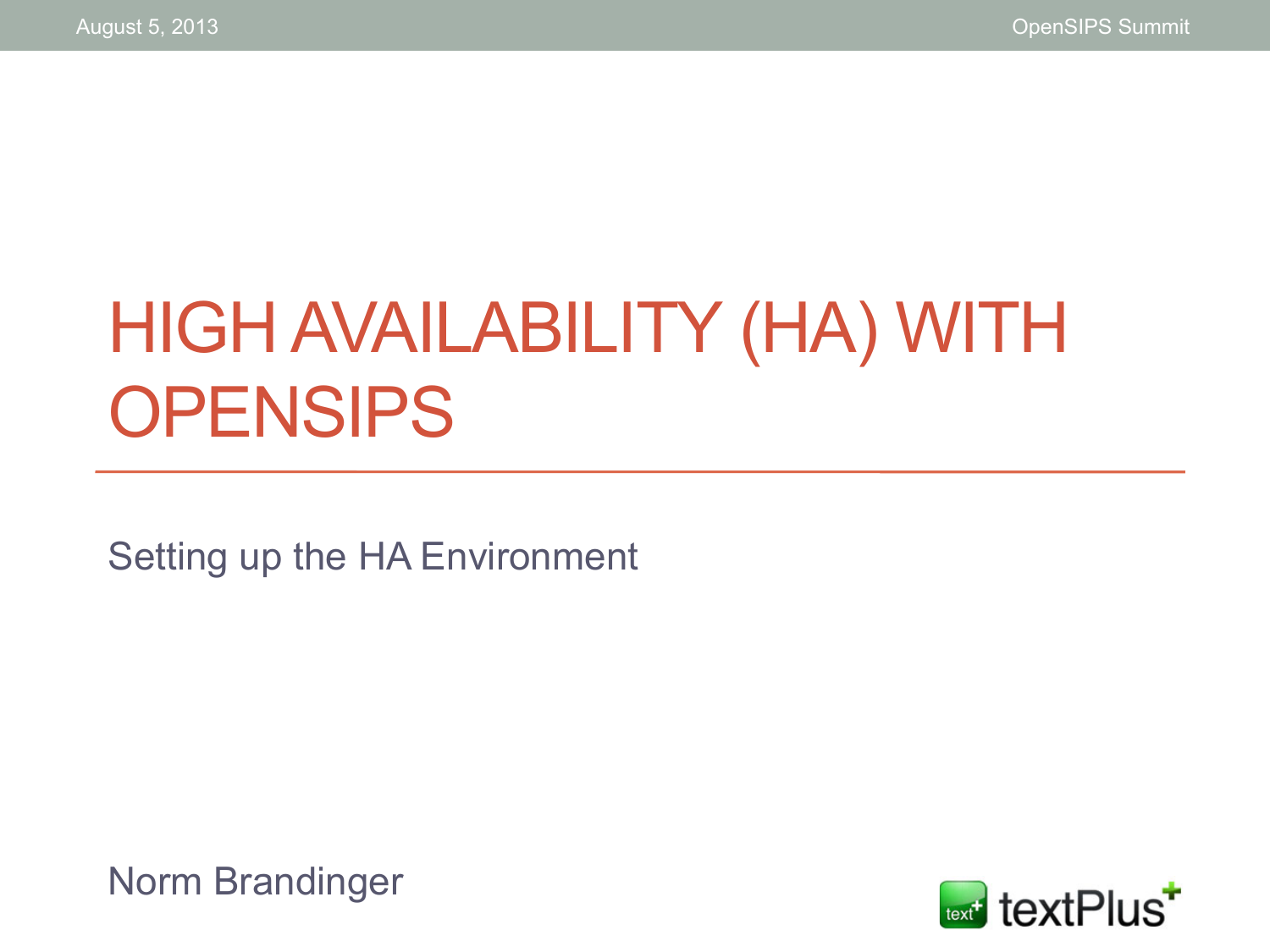# SIP Transport

- SIP is able to be transmitted using Multiple Protocols such as: UDP, TCP, or TCP with TLS (SSL) encryption
- Standard DNS "A" (Address) record lookups only return an IP address, not a protocol.
- This represents a problem when using DNS to perform lookup functions on SIP addresses.

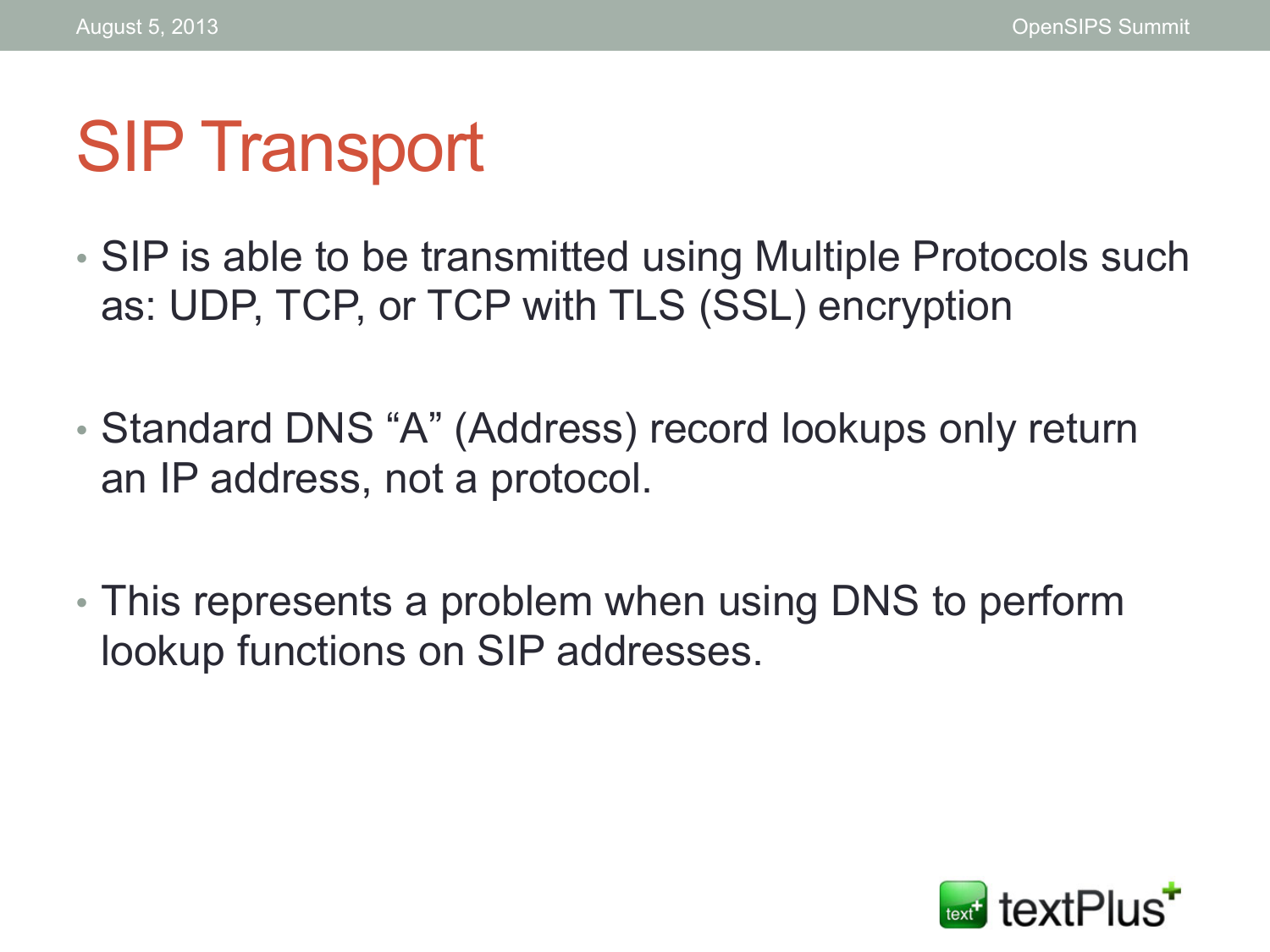# DNS NAPTR

- NAPTR Name Authority Pointer
	- Used to map servers (domain names) to user addresses
	- Used to find which services are available for a domain
		- SIP over UDP
		- SIP over TCP
		- SIP over TLS (SSL)
	- Used to determine the name used for a SRV lookup

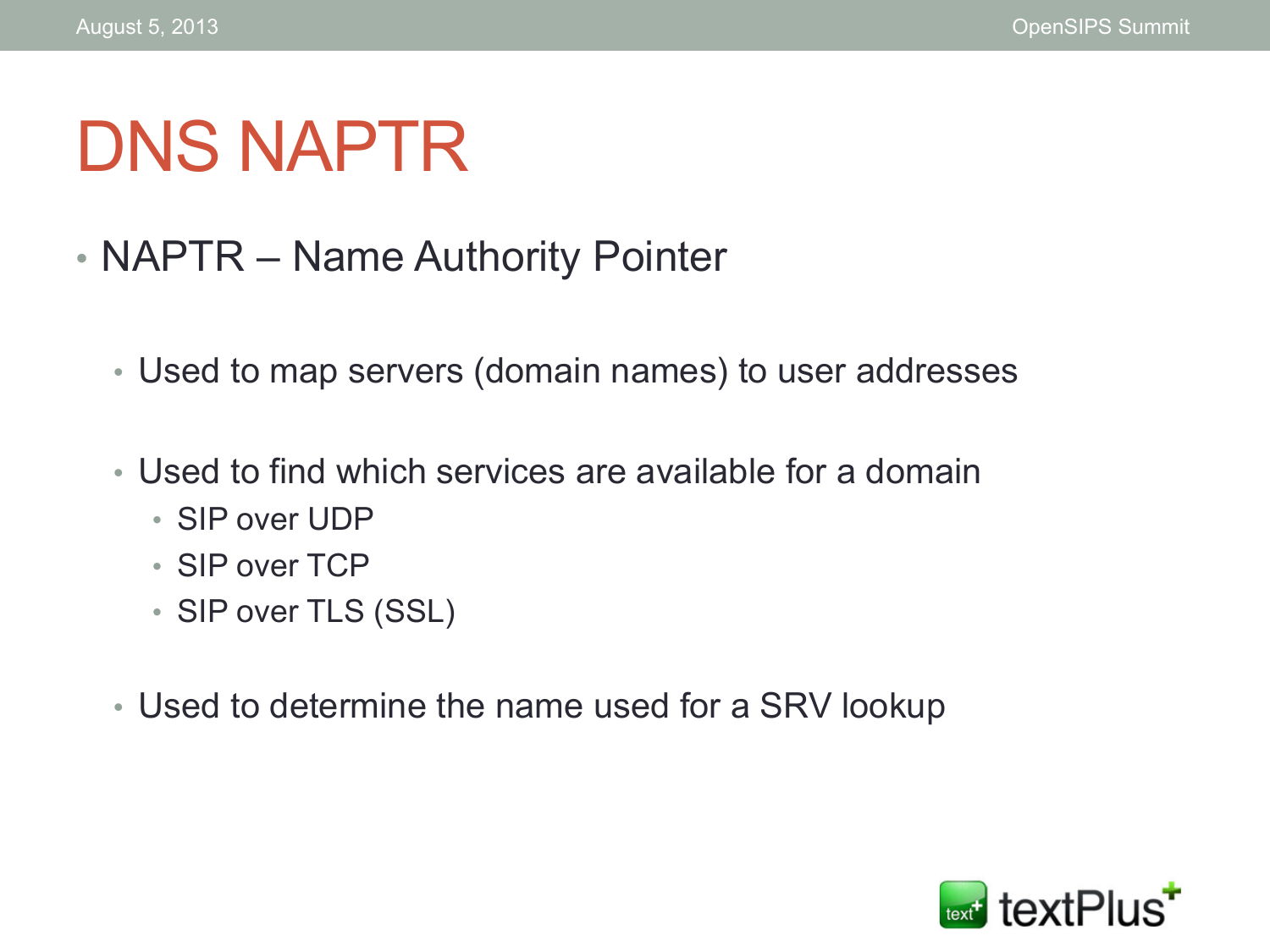# DNS SRV

- SRV Service Record
- Used to define a hostname and port number for servers (domain names) associated with a specific service.

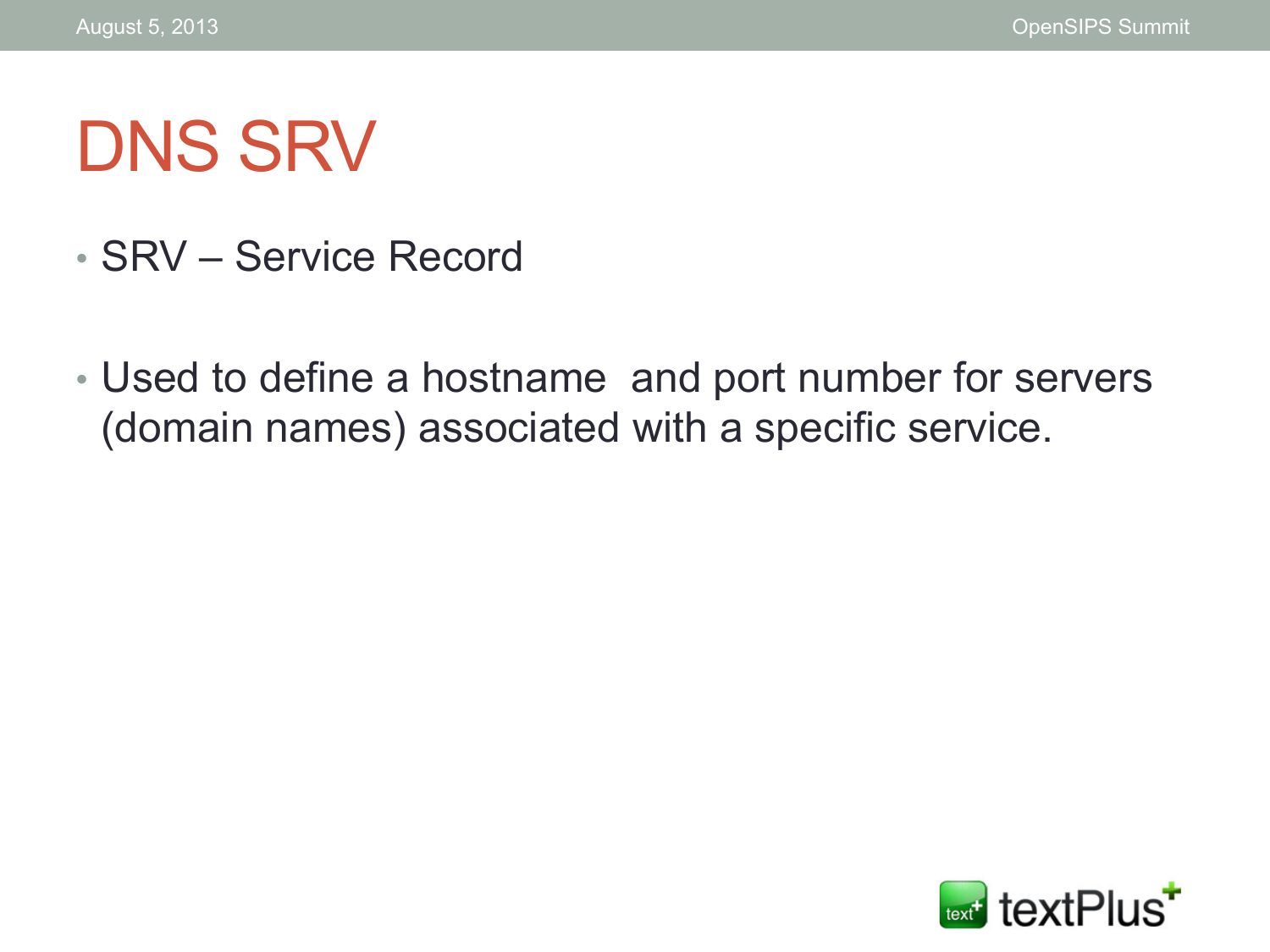#### For Example

- $\cdot$  A call is made to  $2125551212@$ example.com
- Don't know the IP Address
- Don't know the Port
- Don't know the Protocol
- To find out this information we need to perform NAPTR, SRV and A record lookups.

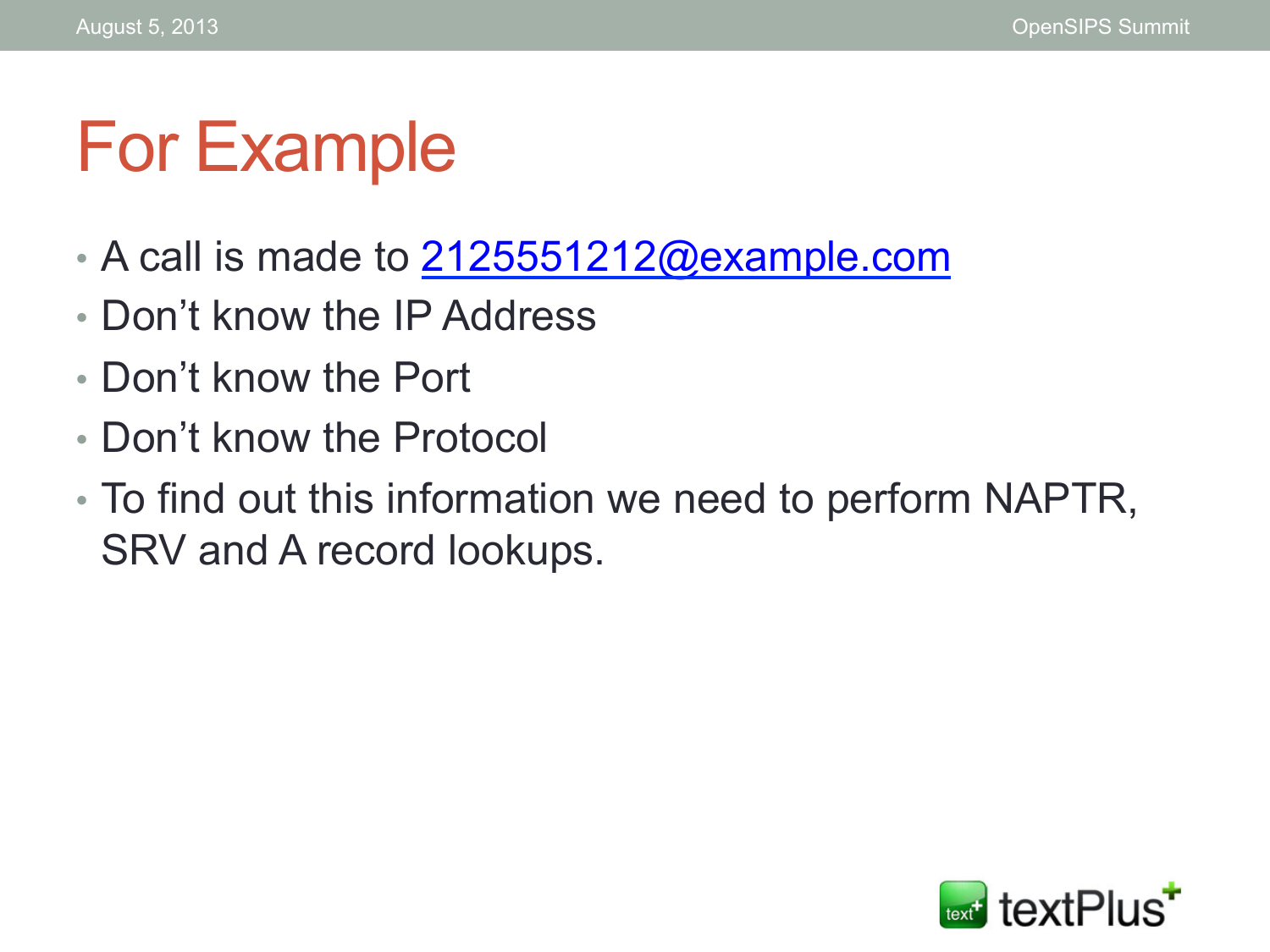# DNS NAPTR Lookup

# host -t NAPTR example.com

example.com has NAPTR record 10 100 "S" "SIP+D2U" "" sip. udp.example.com. example.com has NAPTR record 20 100 "S" "SIP+D2T" "" sip. tcp.example.com. example.com has NAPTR record 30 100 "S" "SIPS+D2T" "" \_sips.\_tcp.example.com.

NAPTR shows three ways to contact example.com.

- 10, 20, and 30 are Order with the lower value taking precedence.
- 100 is the Preference and is used to arrange entries with the same Order.
- "S" means that an SRV lookup should be performed against the the NAPTR record.
- "SIP+D2U" is SIP over UDP at sip. udp.example.com
- "SIP+D2T" is SIP over TCP at sip. tcp.example.com
- "SIPS+D2T" is SIP over TCP with TLS (SSL) at \_sips. tcp\_example.com.
- "" is a Regular Expression for replacement
- The last field is the replacement for example.com

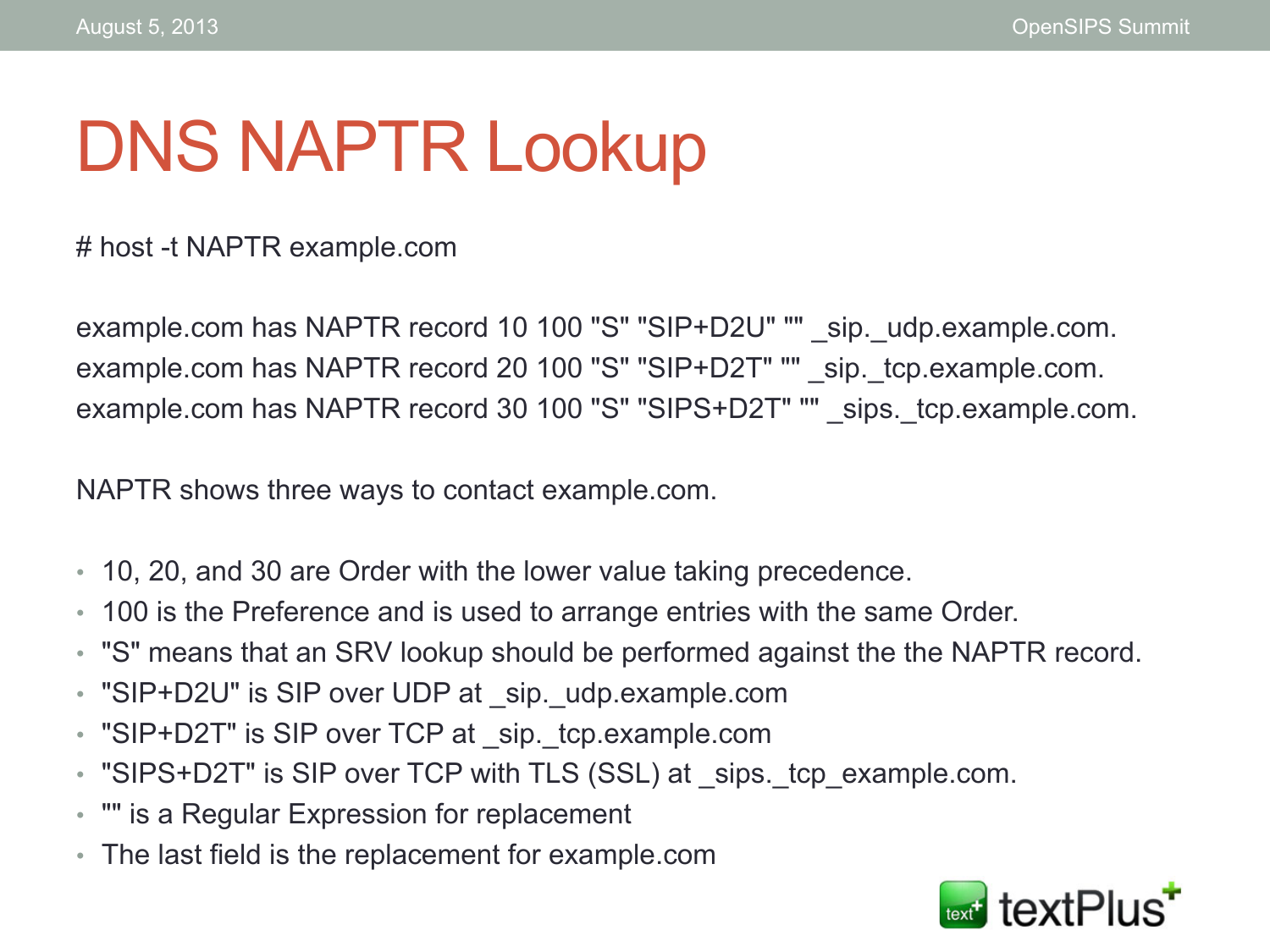# DNS SRV Lookup

# host -t SRV \_sip. udp.example.com

\_sip.\_udp.example.com has SRV record 10 100 5060 osips01.example.com. sip. udp.example.com has SRV record 20 100 5060 osips11.example.com.

The SRV result shows two hosts that supply SIP over UDP services for example.com

- 10 and 20 are Priorities with the lower Priority taking precedence.
- 100 is the Weight that is used to order entries with the same Priority.
- 5060 is the Port that should be used on the target host.
- osipsxx.example.com is the Target host.

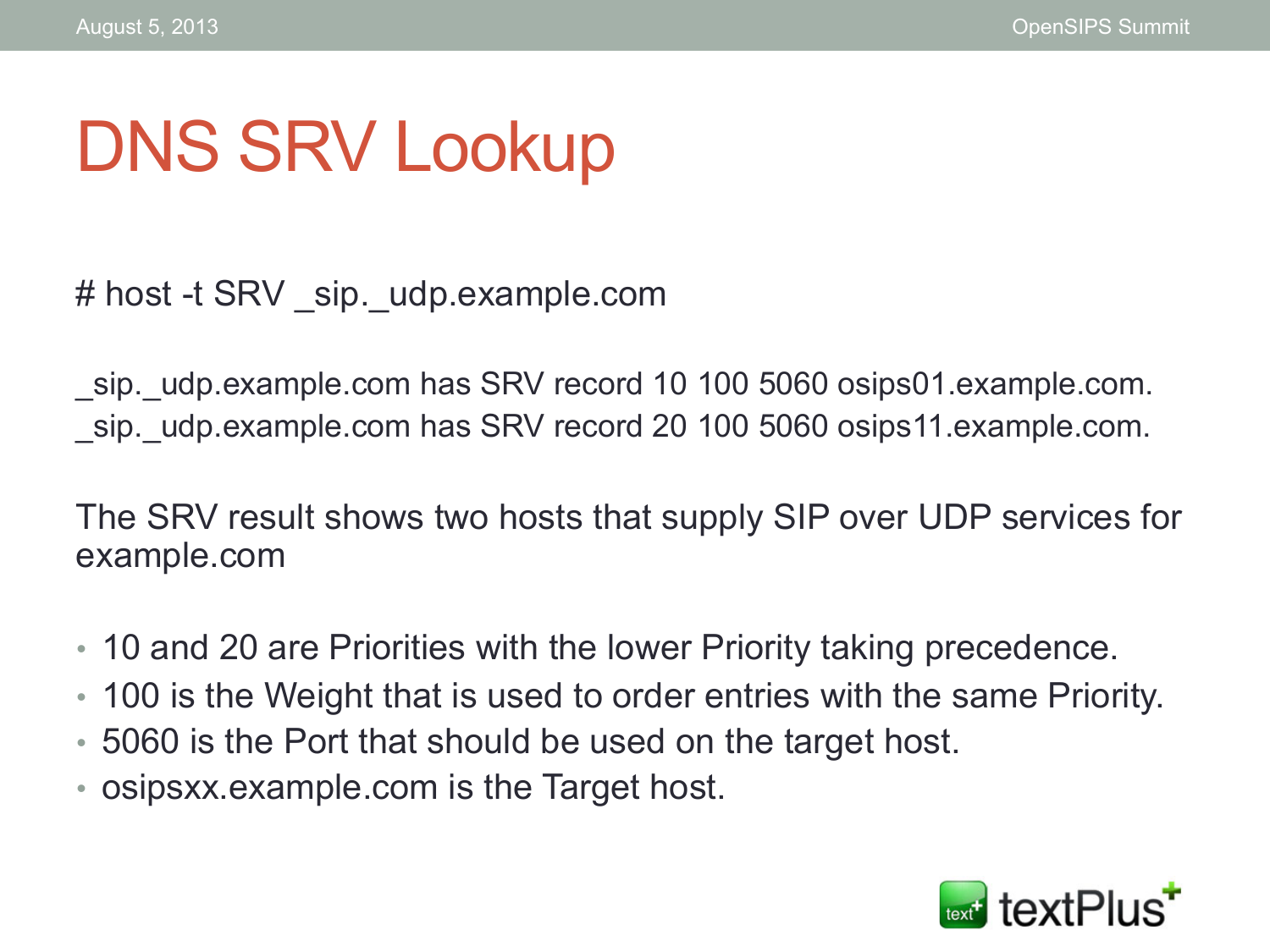# DNS A Record Lookup

The A (or Address) Record lookup provides us with the IP address of the host.

# host -t a osips01.example.com

osips01.example.com has IP address 192.168.1.213

We now have all of the information to route the call 2125551212@example.com to 192.168.1.213:5060 using UDP

In a HA environment it is important to note that 192.168.1.213 is NOT tied to a single machine, but is a floating IP often called a Virtual IP or a VIP.

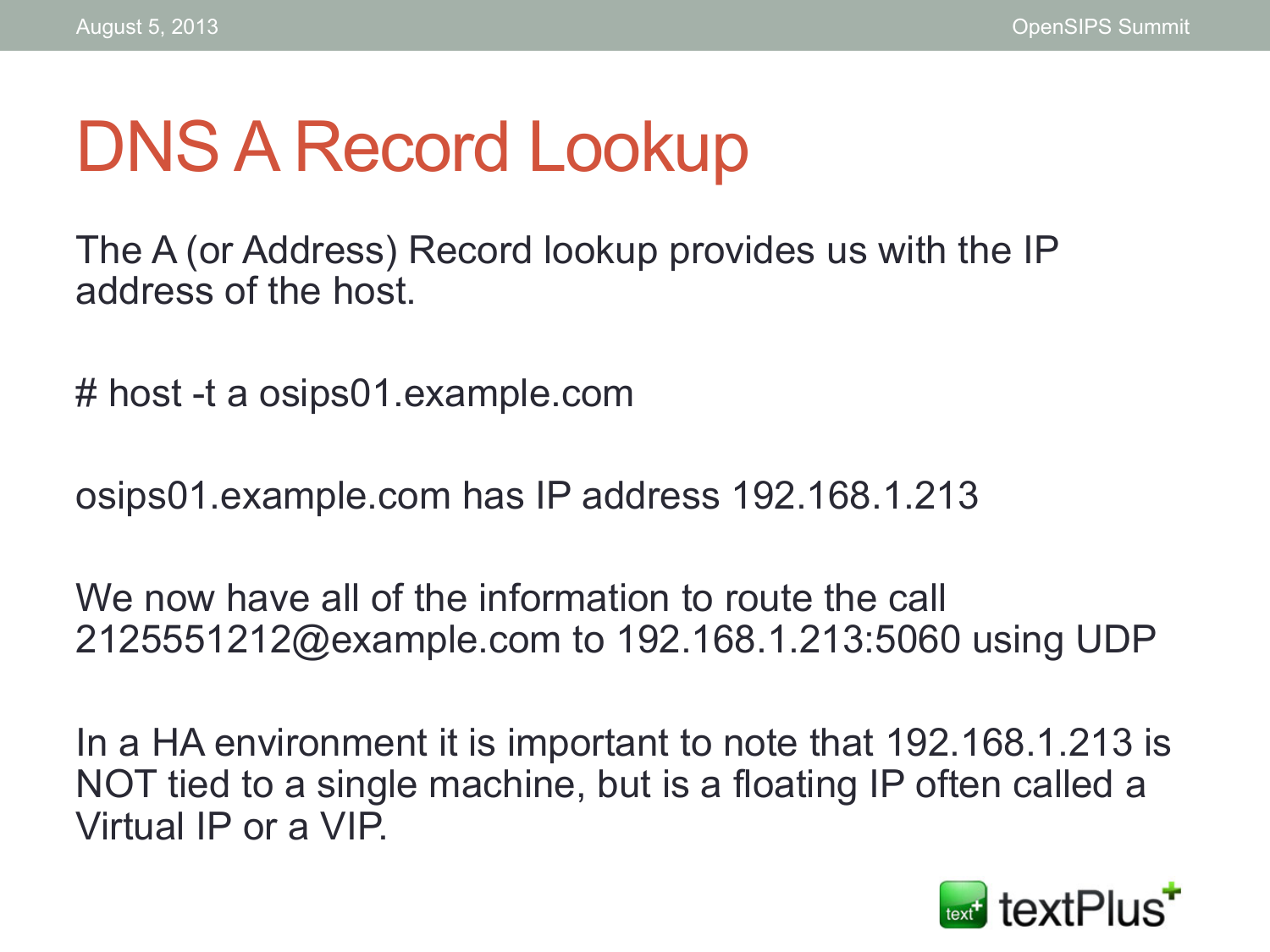# High Availability (HA) Servers

- Two or more physical servers are required.
- Each of servers is configured with an administrative IP address that is not used by end-users.
- There is a floating IP address that is used by end-users.
- Usually the configuration, activation and deactivation of the floating IP address is performed automatically.
- The floating IP is active on only one of the servers at any time, this server is called the master or primary.

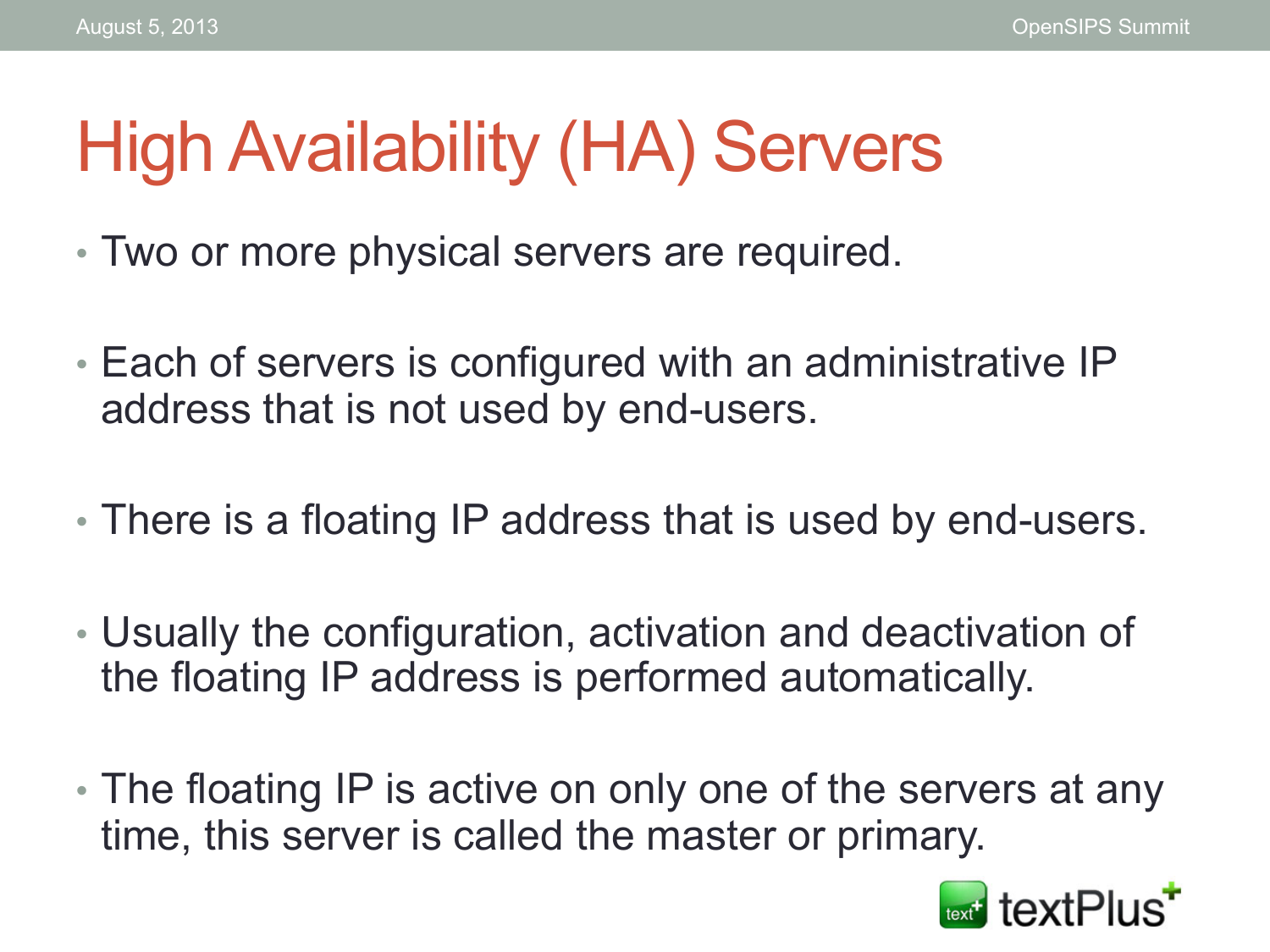## High Availability (HA) Servers

- When the master (or primary) server fails, the backup (or secondary hot-standby) server needs to take over the floating IP address.
- The backup server does this by bringing up an interface for the floating IP address.
- Most of the time, the floating IP is defined to the operating system as an IP alias.
- IP aliasing is the process of associating more than one IP address to an interface.

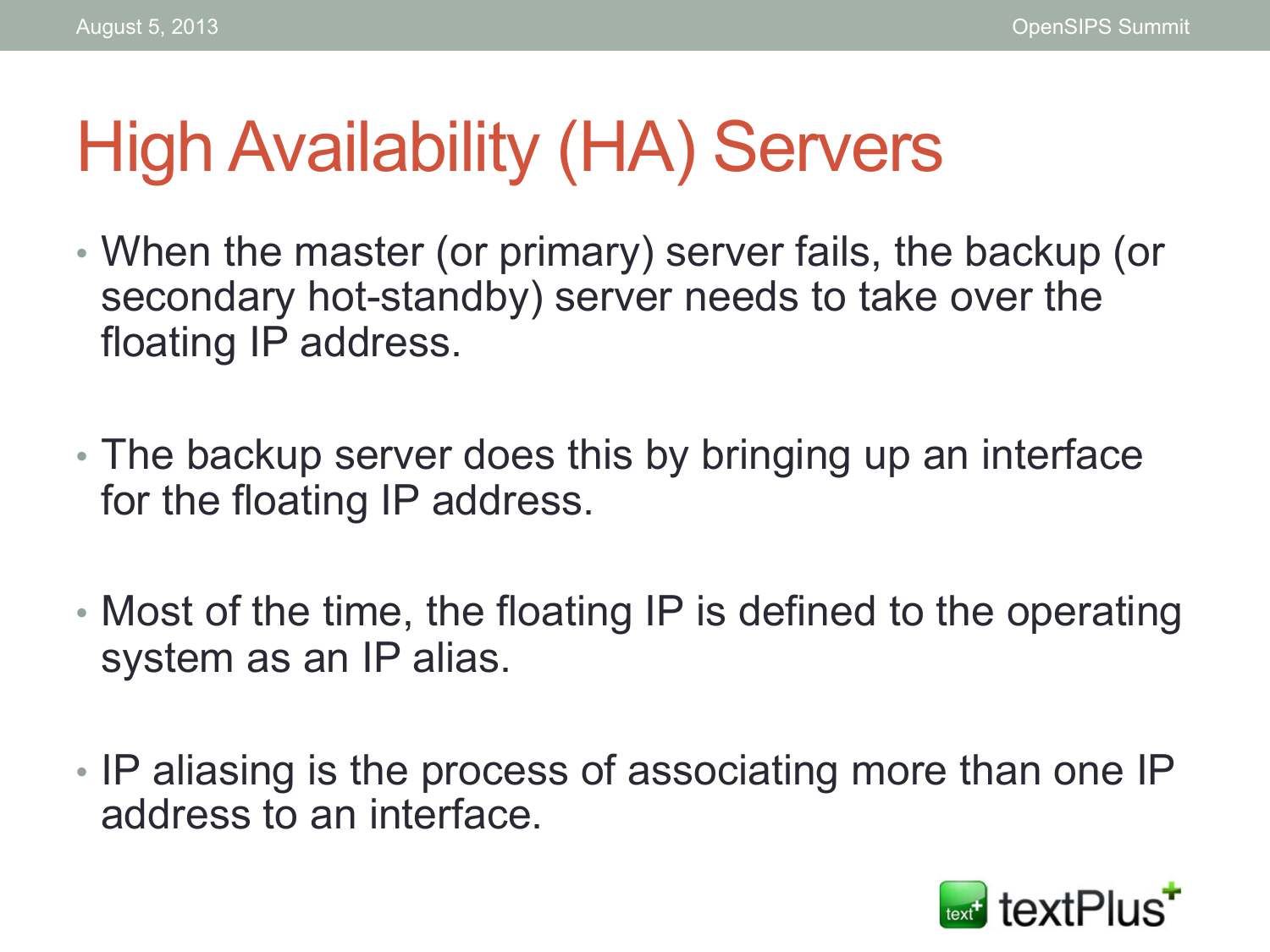# IP Aliasing

Manually start / stop / display an interface with an IP Alias

# ifconfig eth0:0 192.168.1.213 up # ifconfig eth0:0 192.168.1.213 down # ifconfig -a

eth0 Link encap:Ethernet HWaddr 00:0c:29:6a:4a:45 inet addr:192.168.1.1 Bcast:192.168.1.255 Mask:255.255.255.0 inet6 addr: fe80::20c:29ff:fe6a:4a45/64 Scope:Link UP BROADCAST RUNNING MULTICAST MTU:1500 Metric:1 RX packets:5917563 errors:0 dropped:0 overruns:0 frame:0 TX packets:51837 errors:0 dropped:0 overruns:0 carrier:0 collisions:0 txqueuelen:1000 RX bytes:409866657 (390.8 MiB) TX bytes:3550371 (3.3 MiB)

eth0:0 Link encap:Ethernet HWaddr 00:0c:29:6a:4a:45 inet addr:192.168.1.213 Bcast:192.168.1.255 Mask:255.255.255.0 UP BROADCAST RUNNING MULTICAST MTU:1500 Metric:1

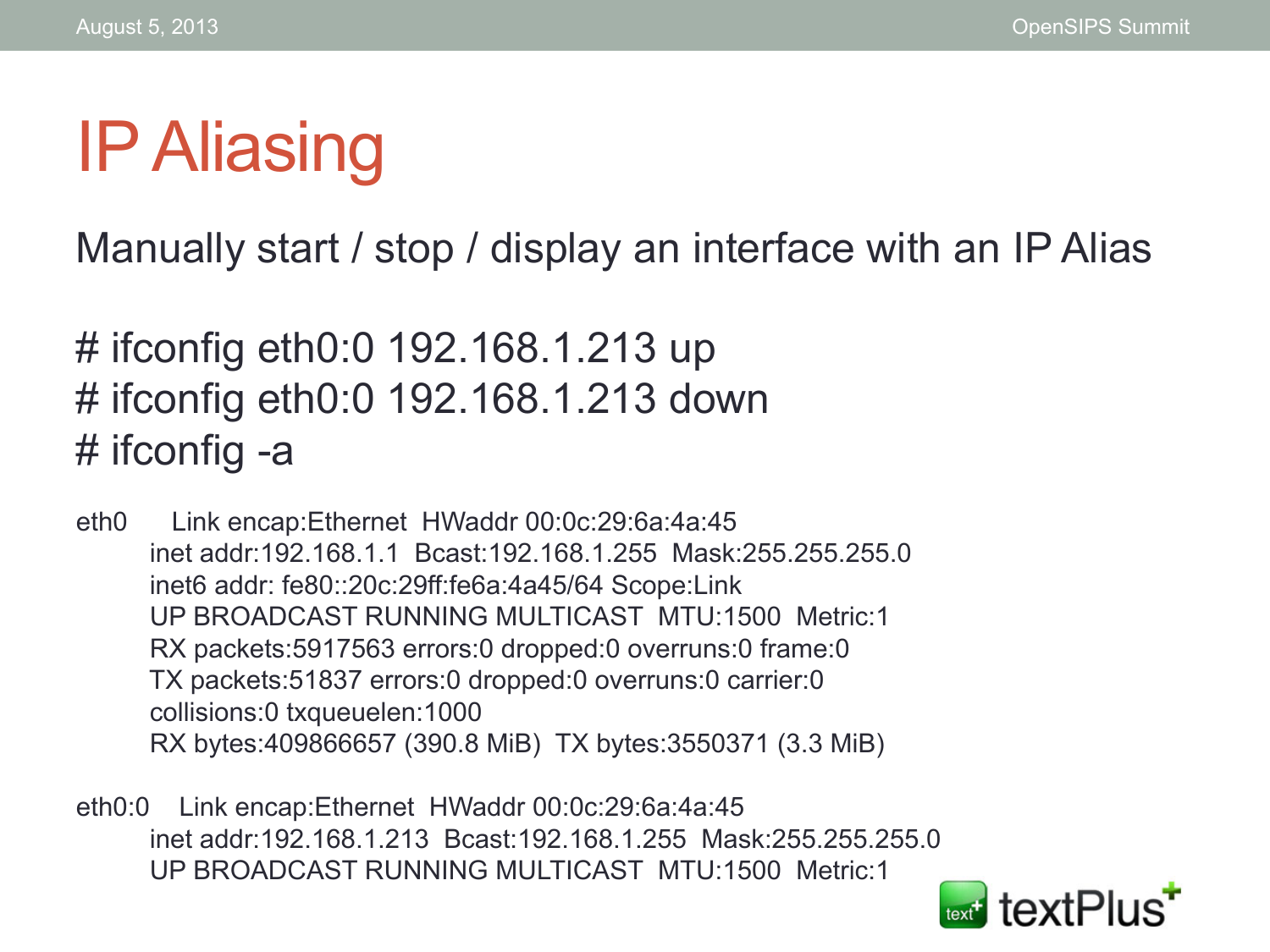# IP Alias on Debian

# vi /etc/network/interfaces

auto eth0:0 iface eth0:0 inet static name Ethernet alias LAN card address 192.168.1.213 netmask 255.255.255.0 broadcast 192.168.1.255 network 192.168.1.0

# /etc/init.d/networking restart

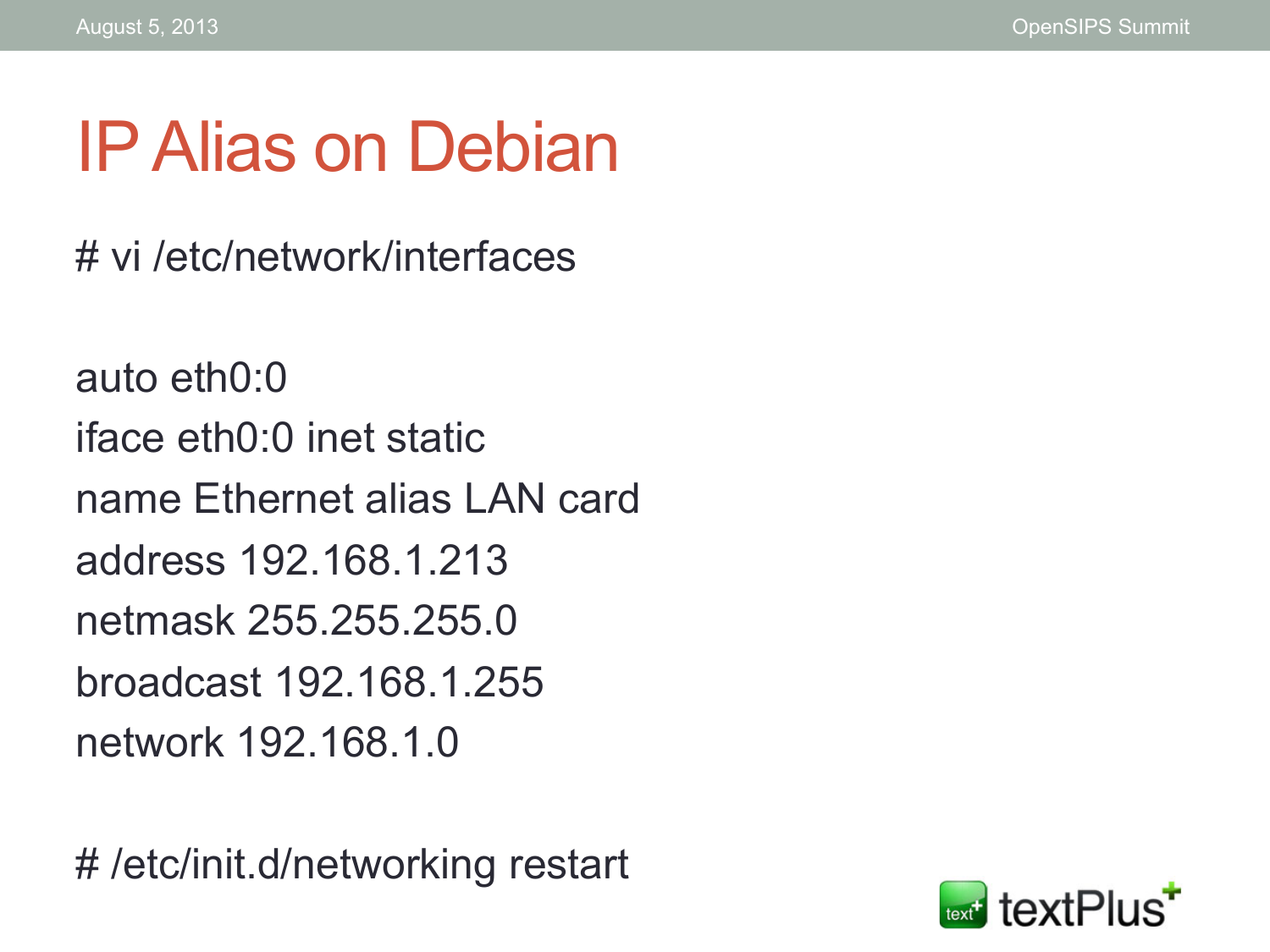# IP Alias on CentOS

# cp /etc/sysconfig/network-scripts/ifcfg-eth0 /etc/sysconfig/networkscripts/ifcfg-eth0:0

# vi /etc/sysconfig/network-scripts/ifcfg-eth0:0

Replace DEVICE=eth0 with DEVICE=eth0:0 Replace IPADDR=xxx.xxx.xxx.xxx with IPADDR=192.168.1.213

Resulting file should look similar to this:

```
DEVICE=eth0:0
IPADDR=192.168.1.213 
NETMASK=255.255.255.0 
NETWORK=192.168.1.0 
ONBOOT=yes 
NAME=eth0:0
```
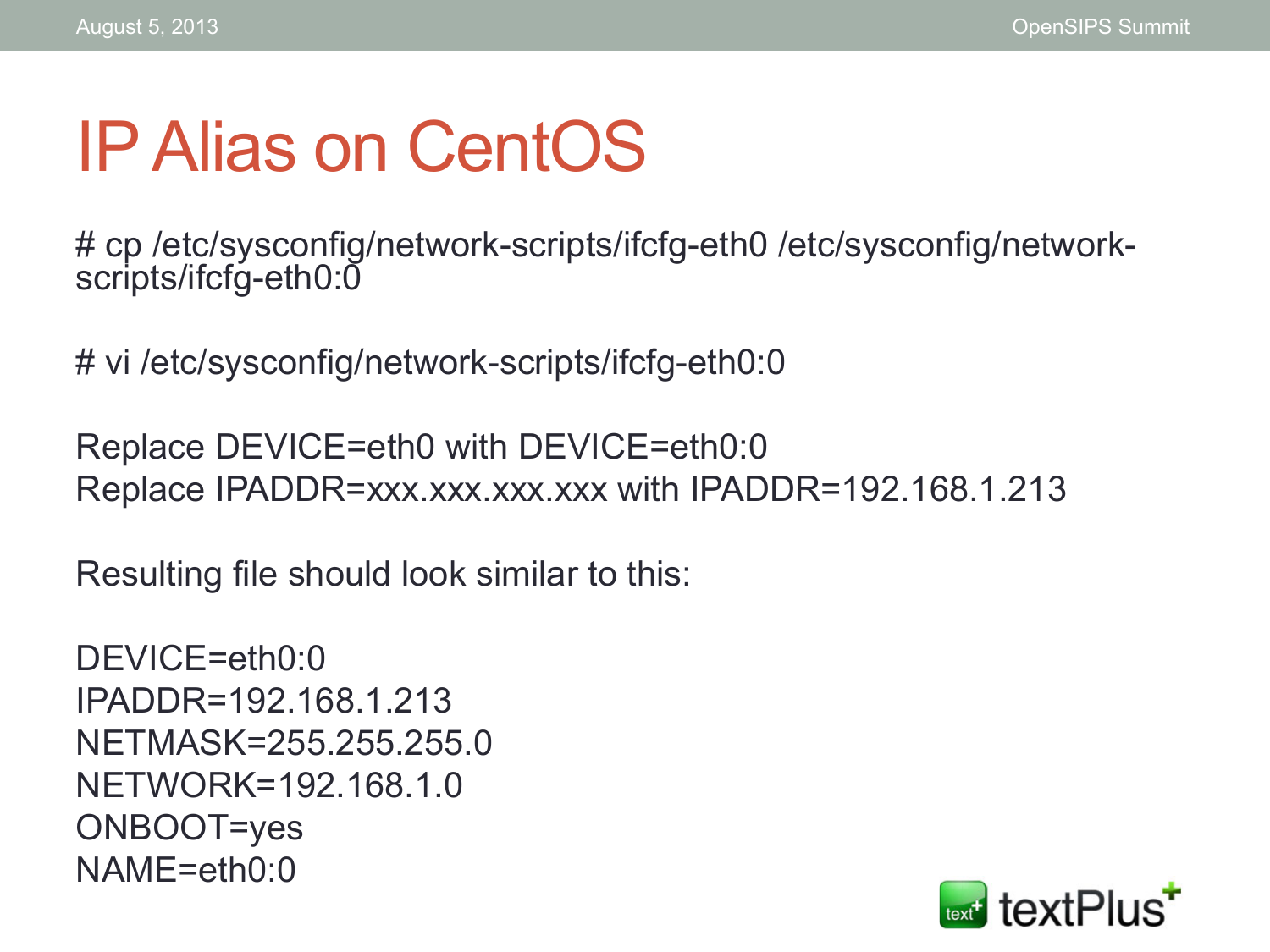# Floating IP and ARP

- Once the interface with the IP Alias (of the floating IP) is up, the hot-standby is able to accept traffic on it.
- Address Resolution Protocol (ARP) is used by the hotstandby to answer requests for the floating IP address.
- Note that this doesn't ensure that all traffic will be sent to to the hot-standby machine.

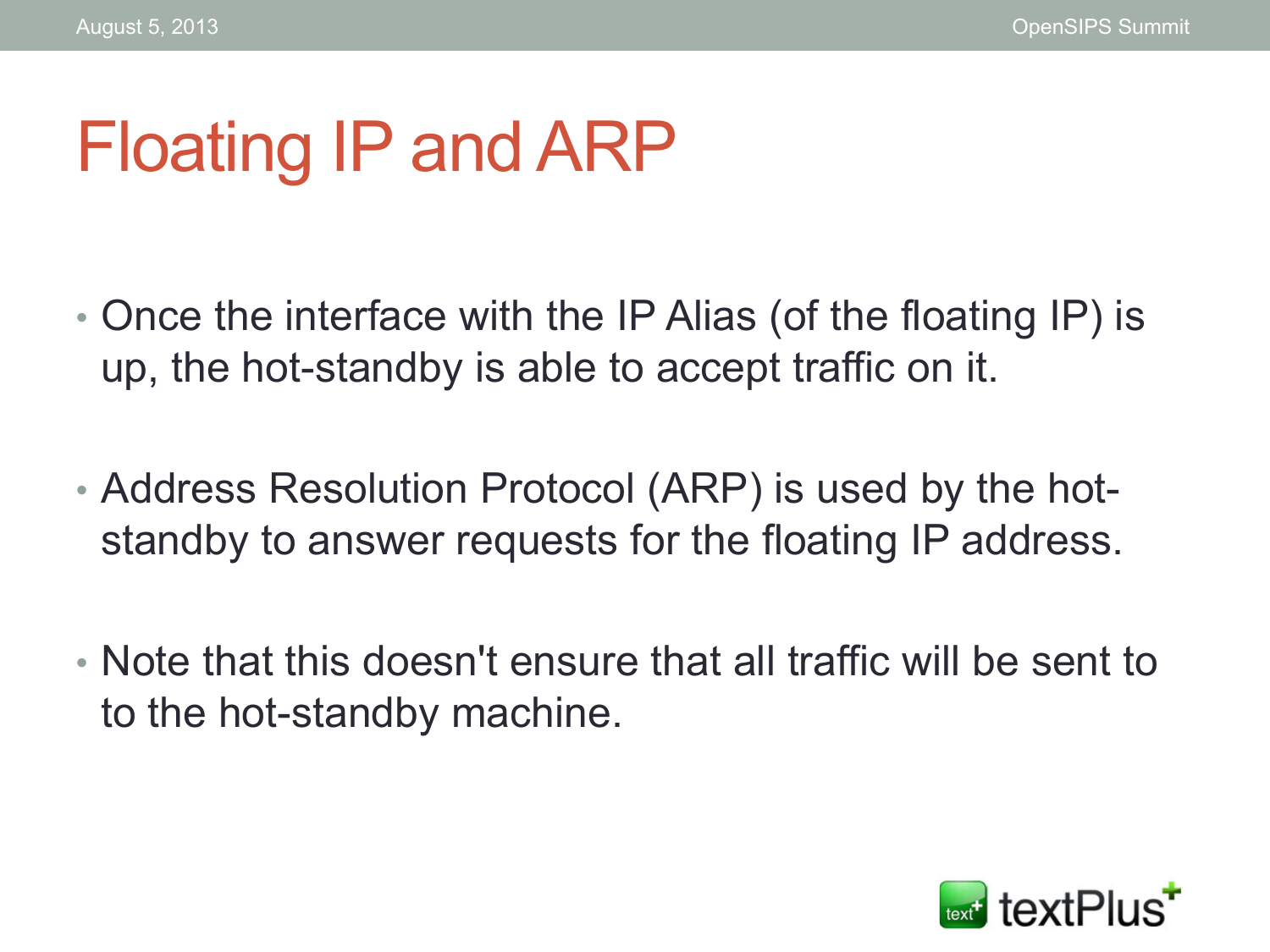# Address Resolution Protocol (ARP)

- Typically a host on the LAN broadcasts an ARP request for the hardware or Ethernet MAC address of an IP address.
- When another host on the LAN determines that it's responsible for the IP address it will send an ARP reply with the hardware address of the interface where the IP address is.
- The original host stores the hardware address in its ARP cache so that it doesn't have to send an ARP request for each packet destined to the IP address.
- Entries in the ARP cache typically expire after about two minutes.

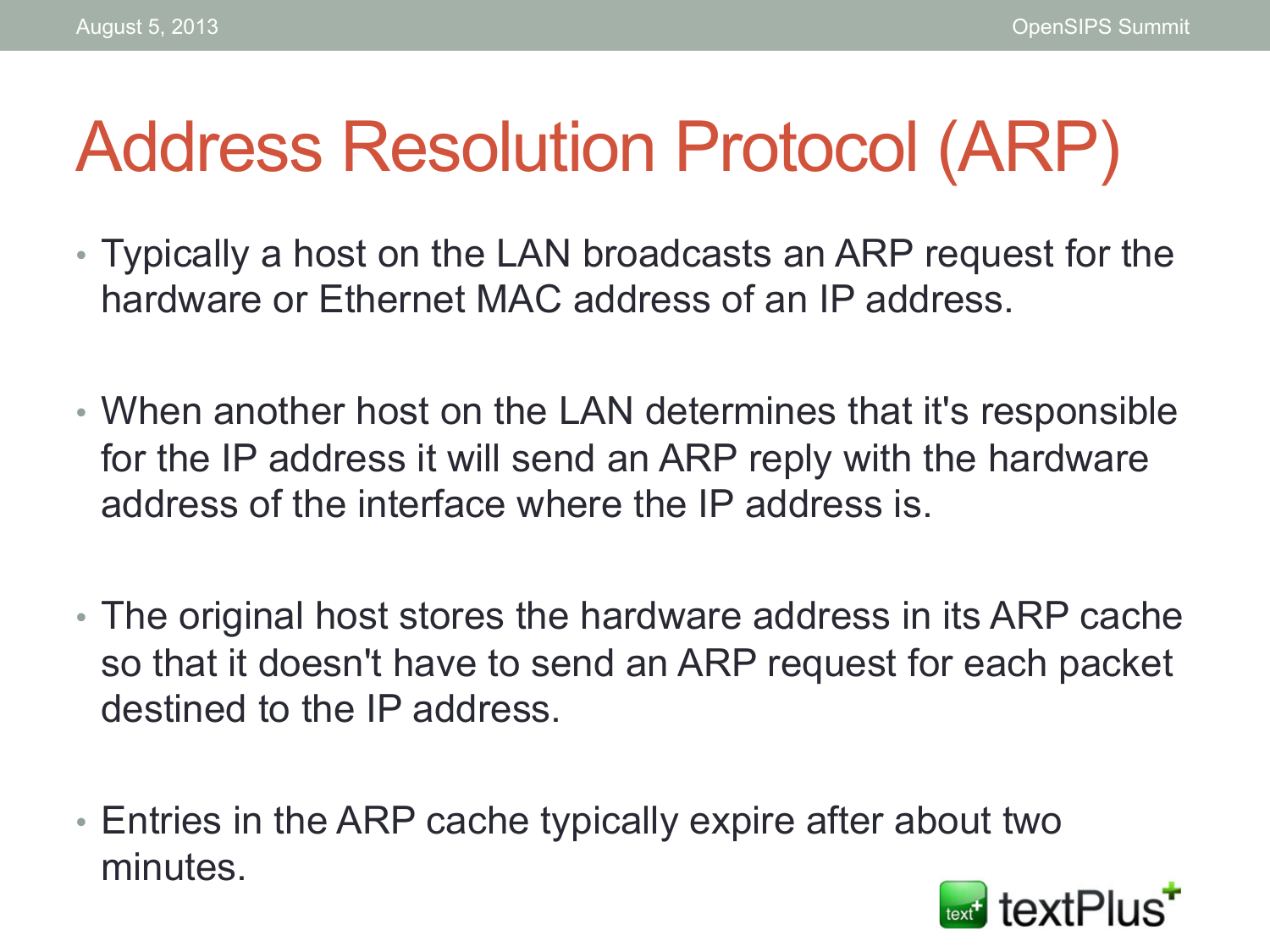#### ARP and the Master

- Although a master may be inaccessible, it may still be capable of answering ARP requests for the Ethernet MAC of the floating IP address.
- If this happens, then each time a host on the LAN sends out an ARP request it may receive a response from the master that has failed in some way.
- Even if the master doesn't respond to an ARP request, traffic will continue to be sent to it until the ARP cache entries of the other hosts and routers on the LAN expire.

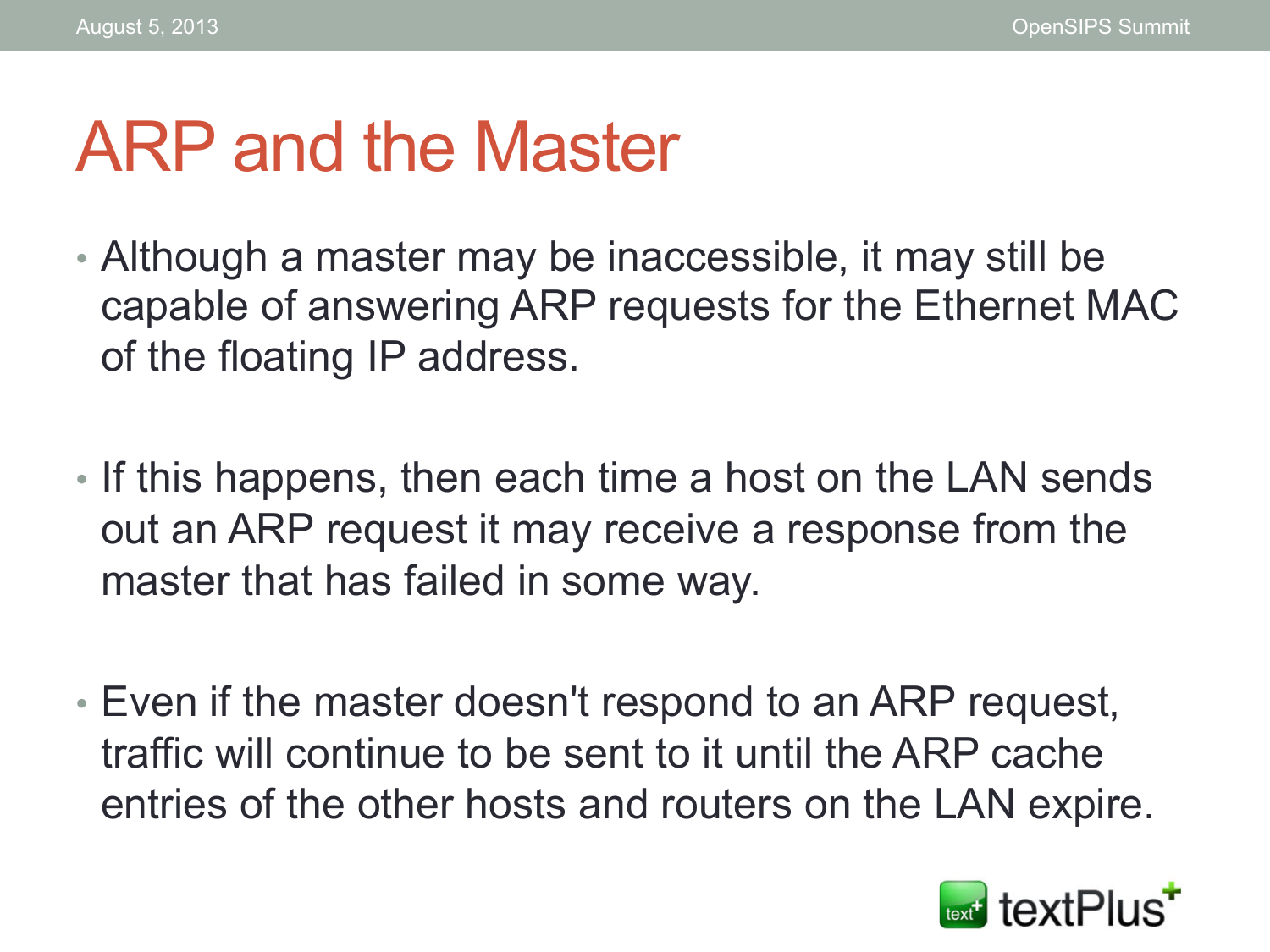#### Gratuitous ARP

- Is an ARP reply where there is no ARP request.
- If the ARP reply is sent to the broadcast address then all hosts on the LAN will receive the ARP reply and refresh their ARP cache.
- If Gratuitous ARPs are sent often enough then no host ARP cache entry for the IP address should expire and thus no ARP requests will be sent out.
- This means that there will be no chance that an ARP reply for the failed master will be sent out.

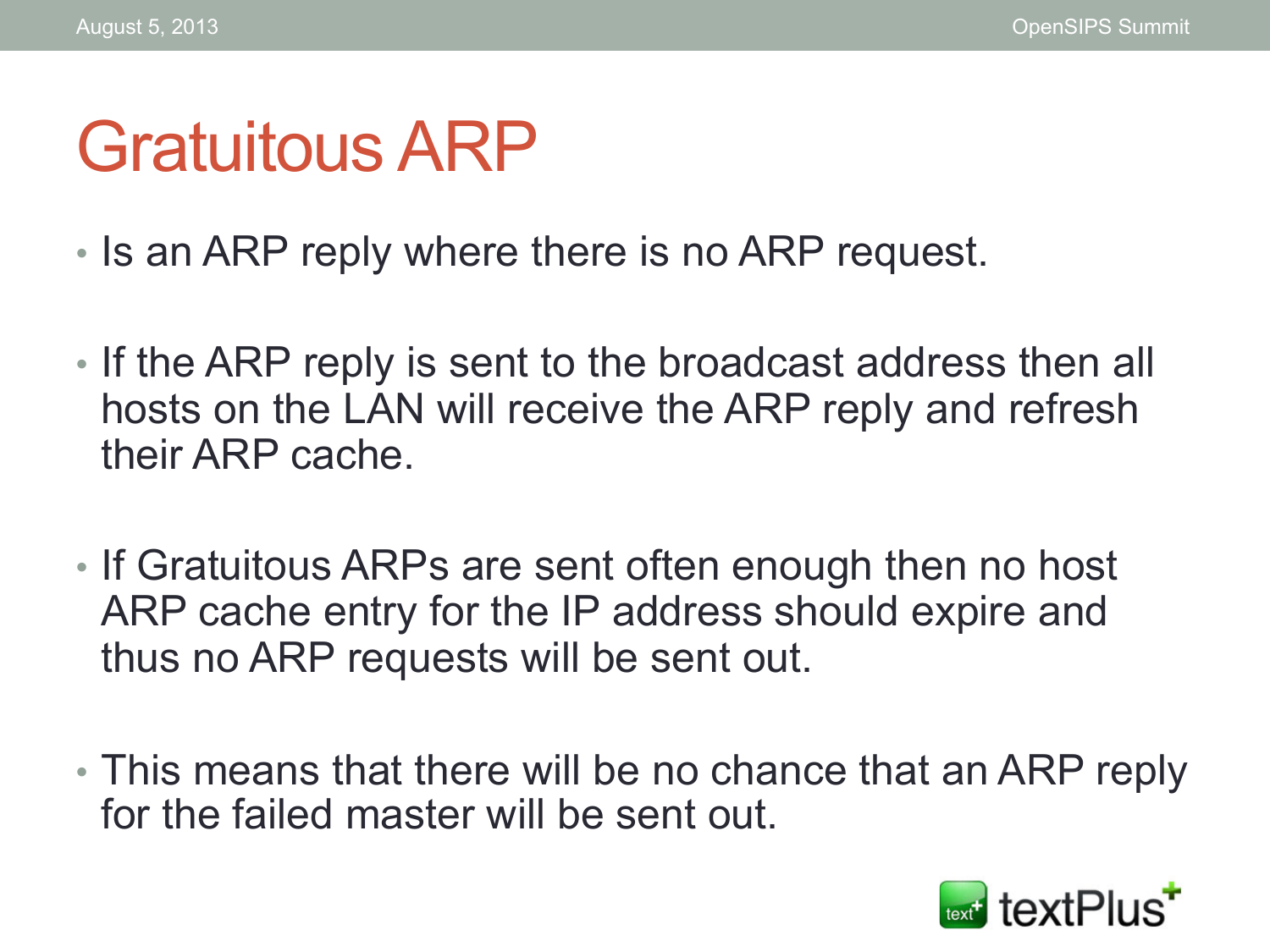#### Enable Gratuitous ARP

- Note that Gratuitous ARP can be used to maliciously take over the IP address of a machine. Because of this, some routers and switches ignore or can be configured to ignore Gratuitous ARP.
- Linux machines have Gratuitous ARP disabled by default.

Accept Gratuitous ARP:

# echo 1 > /proc/sys/net/ipv4/conf/all/arp\_accept # echo 'net.ipv4.conf.all.arp\_accept=1' >> /etc/sysctl.conf # echo 'net.ipv4.conf.eth0.arp\_accept=1' >> /etc/sysctl.conf

Ignore Gratuitous ARP:

# echo 0 > /proc/sys/net/ipv4/conf/all/arp\_accept # echo 'net.ipv4.conf.all.arp\_accept=0' >> /etc/sysctl.conf # echo 'net.ipv4.conf.eth0.arp\_accept=0' >> /etc/sysctl.conf

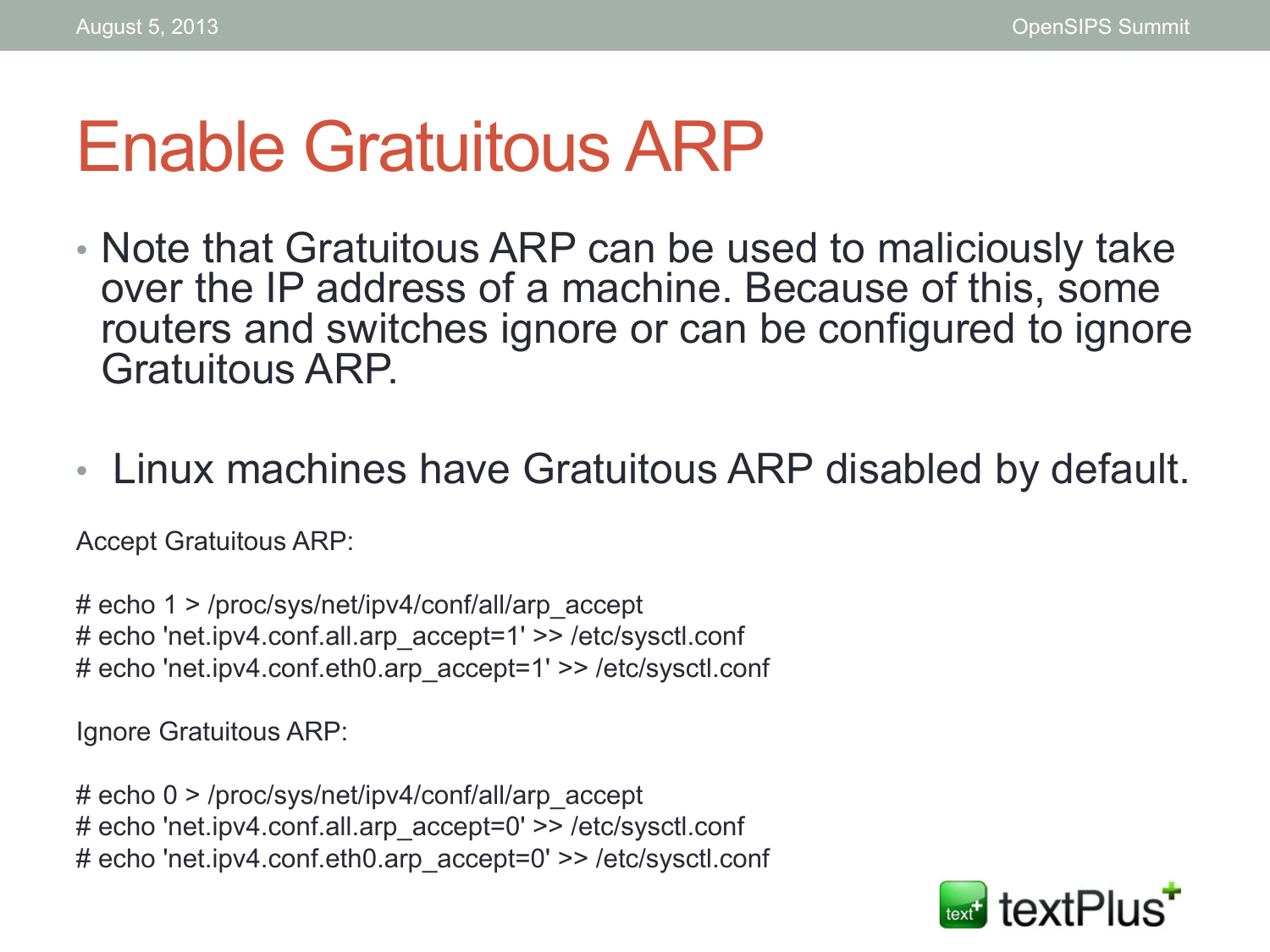#### Administrative ARP Tools

Note: ARP traffic is layer2 and is non-routable so it can only be used on a local network.

ARPING - A tool that can be used to discover hosts on a local network (it can be used to send ARP requests or replies)

ARPWATCH - A tool for monitoring ARP traffic on a network.

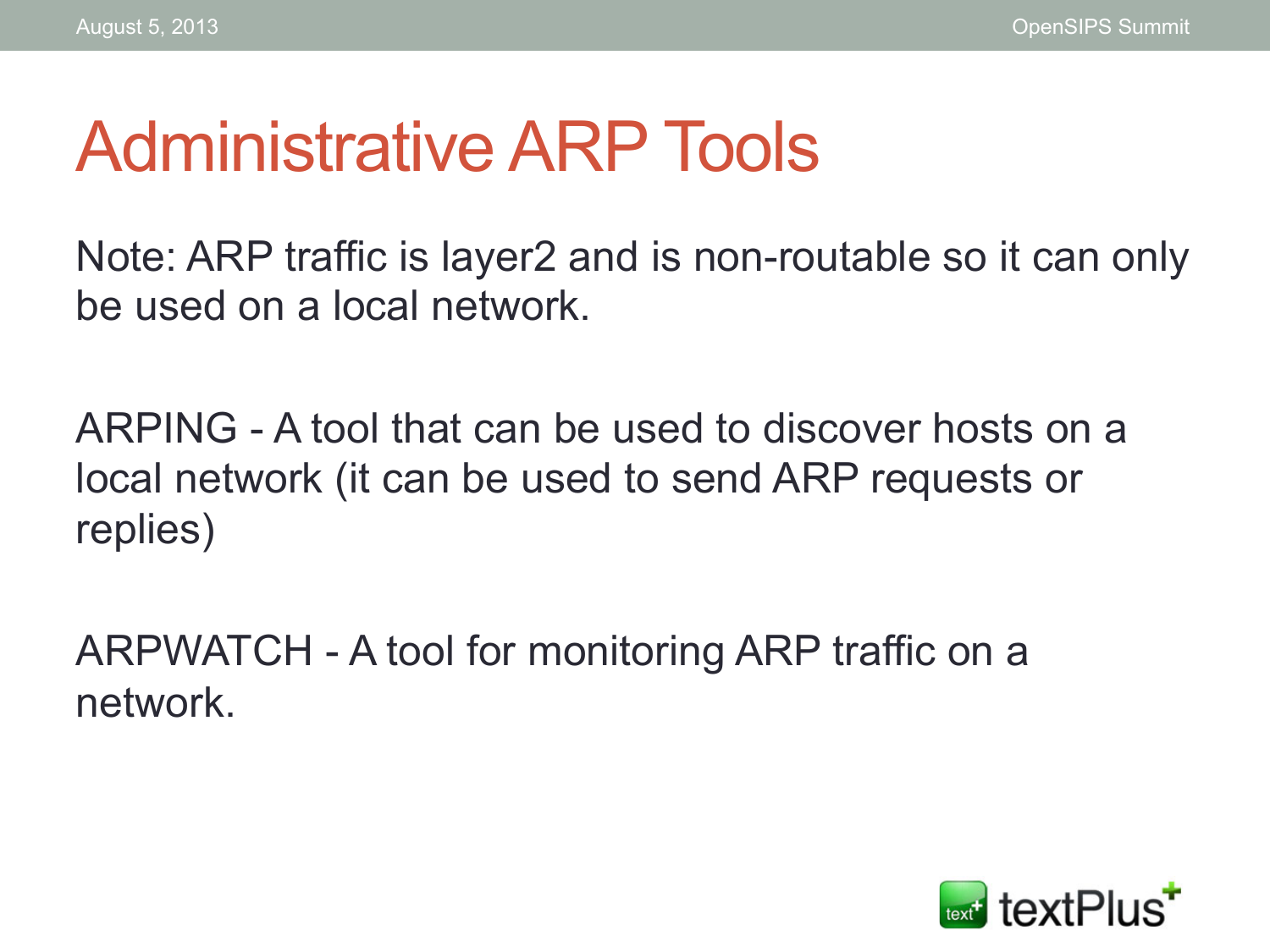#### Moving the Virtual IP Address

There are various tools used to automate the movement of the floating or Virtual IP (or VIP) address from a master to a hot-standby server.

- Corosync
- Heartbeat
- Pacemaker
- KeepaliveD
- VRRPd

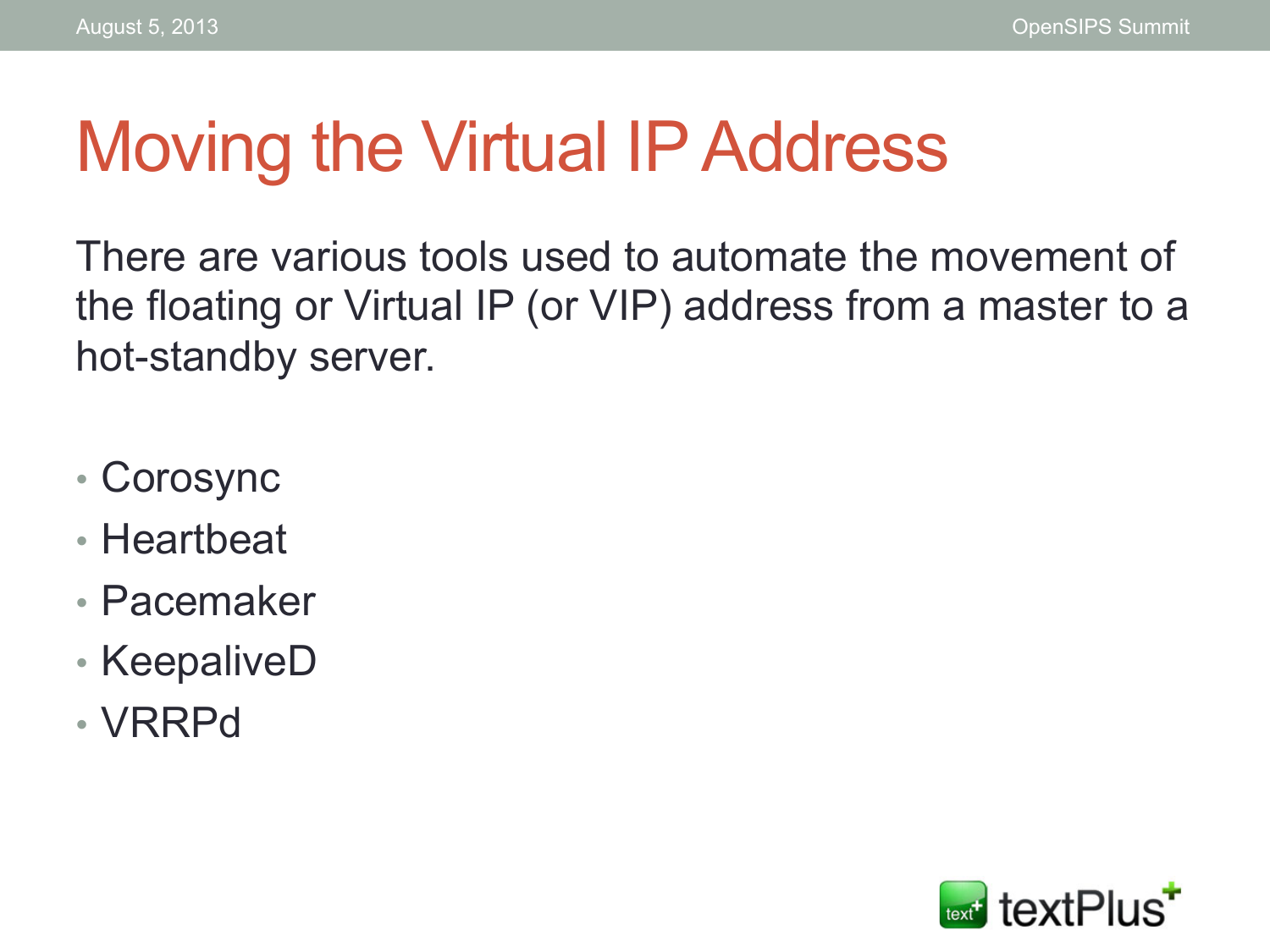## Corosync

Corosync manages clusters of servers. It is typically used with Pacemaker to set up clusters. Requires authkey, corosync.conf

# corosync-keygen **/etc/corosync/authkey**

```
/etc/corosync/corosync.conf
```

```
totem { 
      version: 2 
      secauth: off 
      threads: 0 
      interface { 
           ringnumber: 0 
           bindnetaddr: 192.168.1.211 This is the Administrative IP address, NOT the virtual IP address 
           mcastaddr: 226.94.1.1 
           mcastport: 5405 
           ttl: 1 
      } 
}
```
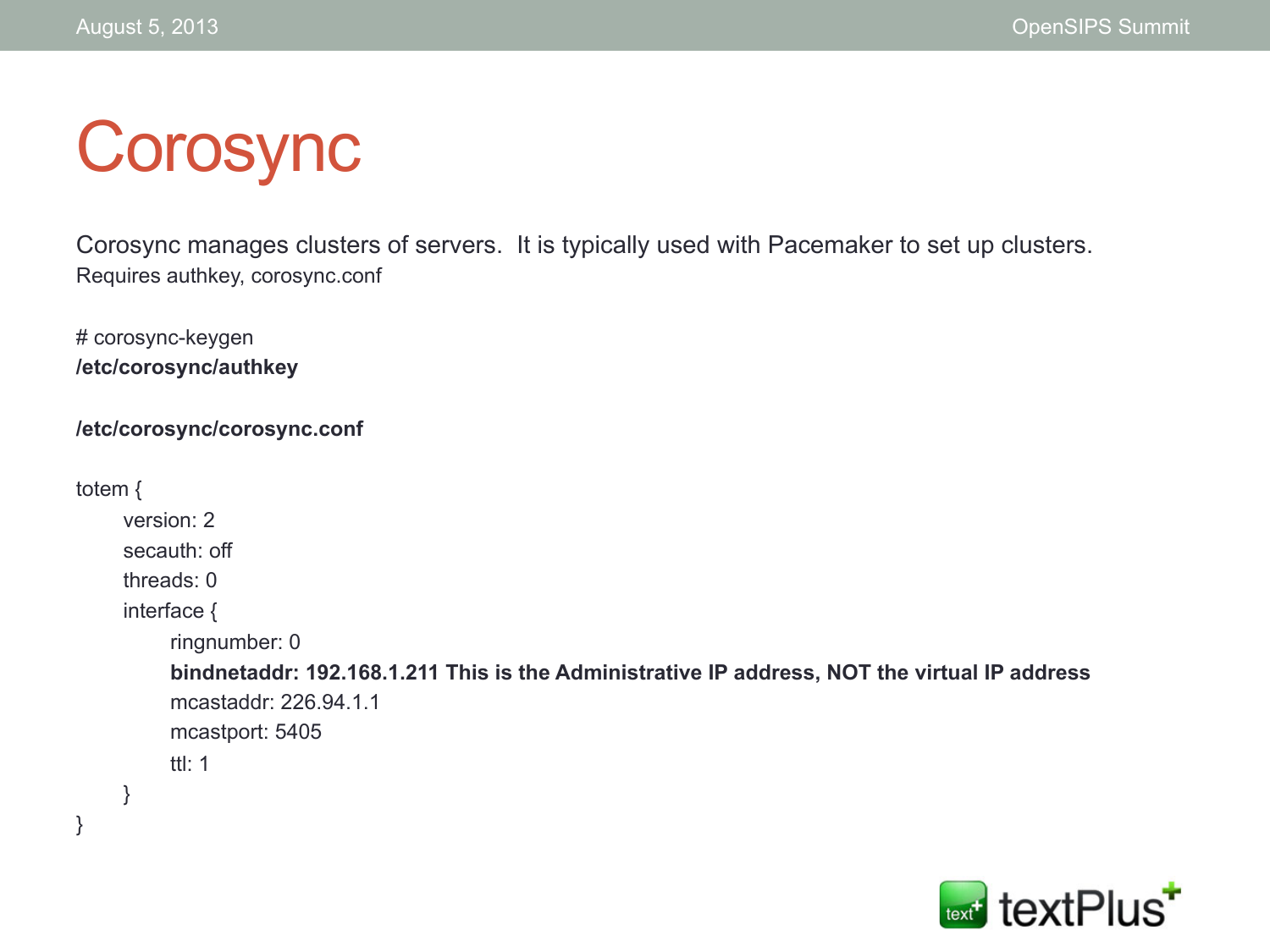#### Pacemaker

Must set up a cluster

# ccs -f /etc/cluster/cluster.conf **--createcluster osips01**  # ccs -f /etc/cluster/cluster.conf **--addnode osips01-a**  # ccs -f /etc/cluster/cluster.conf **--addnode osips01-b** 

# crm\_mon -1 | grep Online

Online: [ osips01-a osips01-b ]

To Pacemaker, an IP address is a resource (and it can handle many different types of resources. We must now configure the Virtual IP as a resource

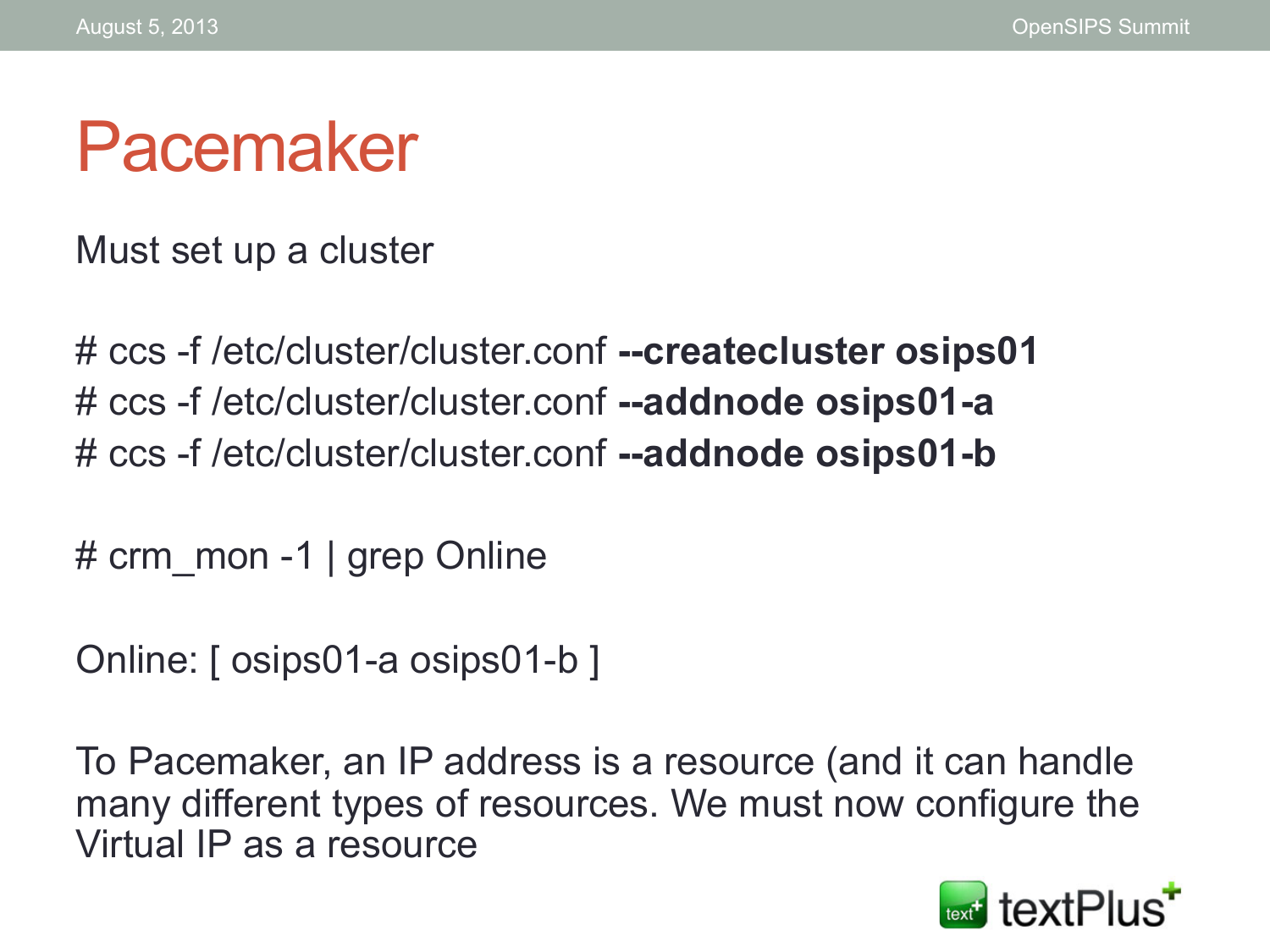#### Pacemaker on CentOS

CentOS has switched from using crm to pcs (Pacemaker Configuration System) so if you don't have crm, it can be obtained as follows:

# wget -P /etc/yum.repos.d/ http://download.opensuse.org/repositories/ network:/ha-clustering/CentOS\_CentOS-6/network:ha-clustering.repo

# yum install crmsh.x86\_64

# crm configure

# crm(live)configure# **primitive osips01 IPaddr params ip=192.168.1.213 cidr\_netmask="255.255.255.0" nic="eth0"**  # crm(live)configure# commit # crm(live)configure# exit

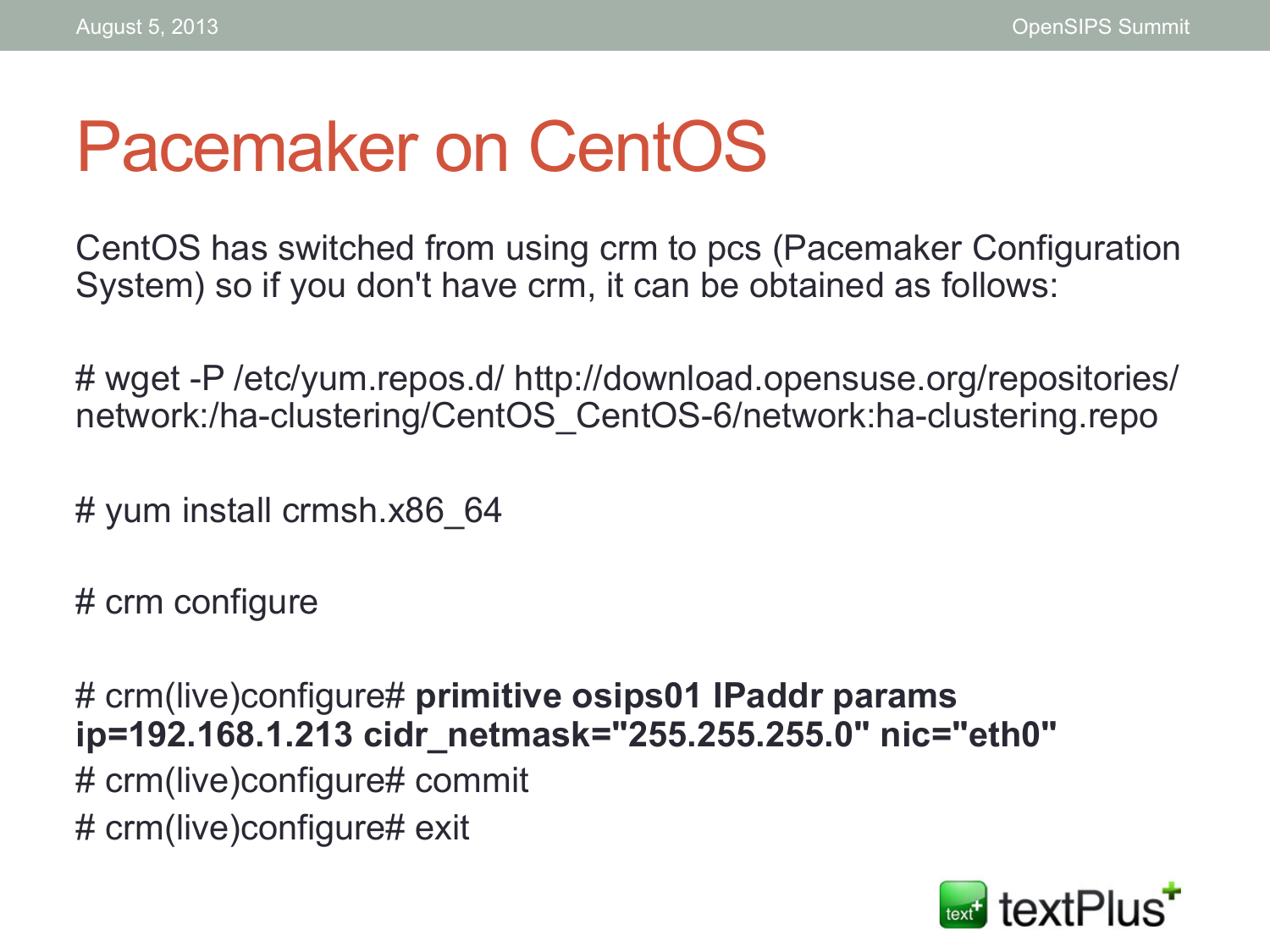#### Pacemaker

The next thing we want to do is tell Pacemaker on which node we'd prefer the Virtual IP to live when both nodes are up.

# crm configure crm(live)configure# **location osips01\_pref osips01 100: osips01-a.example.com**  crm(live)configure# commit crm(live)configure# exit

Set up Pacemaker monitoring

# crm configure crm(live)configure# **monitor osips01 40s:20s**  crm(live)configure# commit crm(live)configure# exit

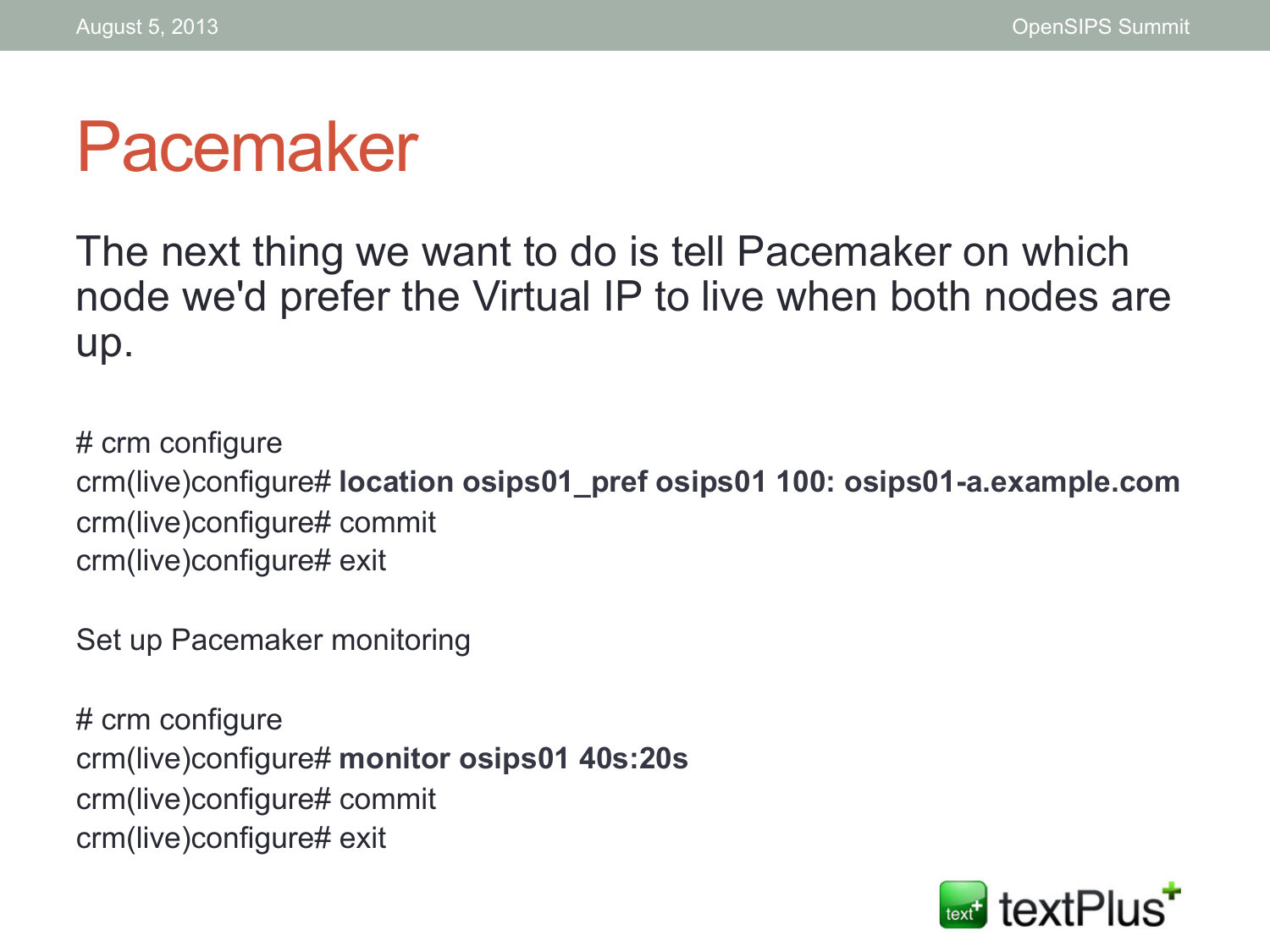## **Heartbeat**

#### Heartbeat requires three files: authkeys, ha.conf, haresources

**/etc/ha.d/ha.cf** Main configuration file

# What interfaces to broadcast heartbeats over? **bcast eth0** 

# Tell what machines are in the cluster. Must match uname -n **node osips01-a node osips01-b** 

**/etc/ha.d/haresources** Resource configuration file

**/etc/ha.d/authkeys** Authentication information

auth 1 1 sha1 5c493d15b6fd61c064be7792a01ce9c7

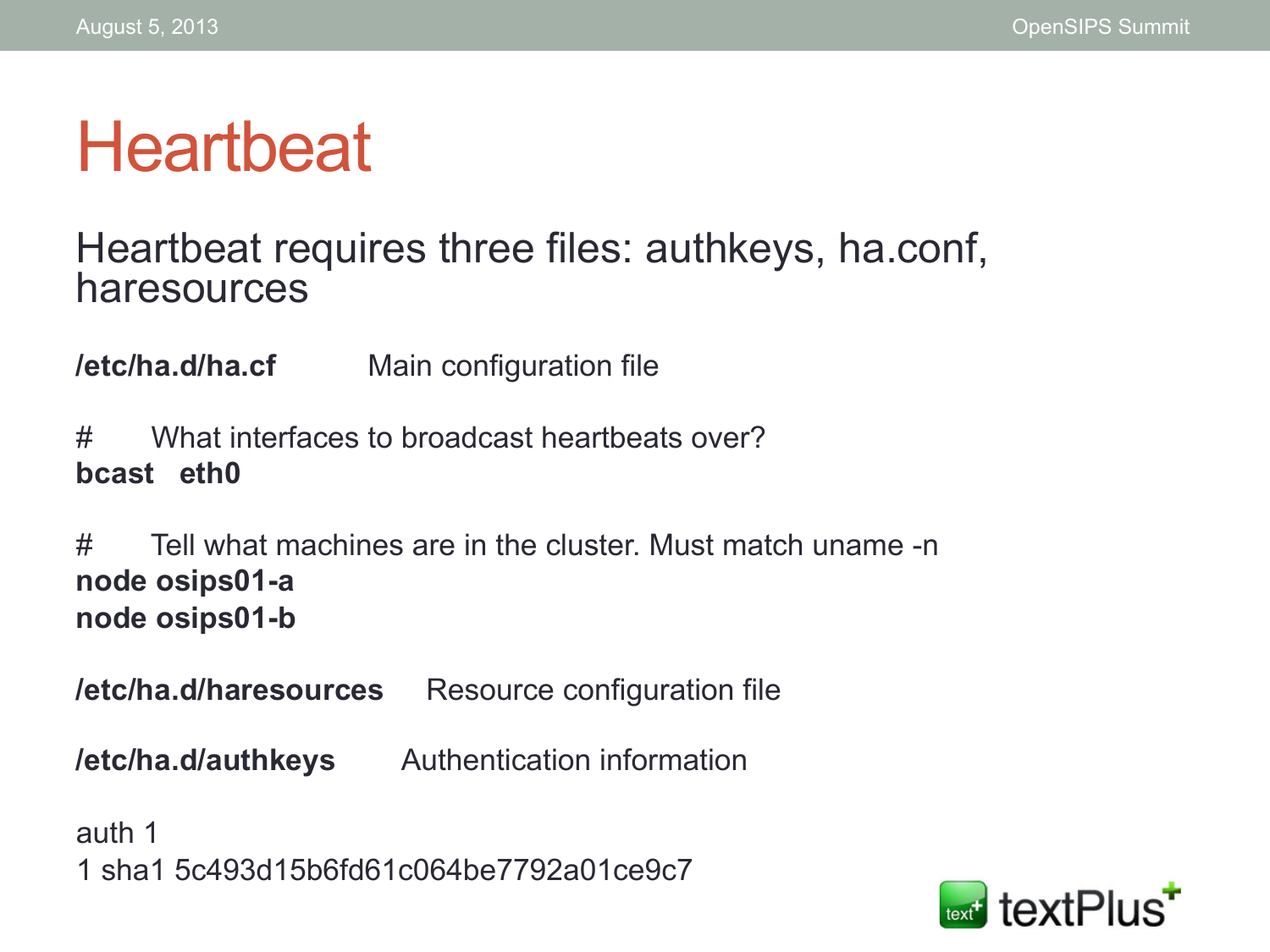# KeepaliveD

Routing software written in C. The goal of the project is to provide simple and rob oust facilities for load balancing and high-availability to Linux systems. Load balancing relies on the Linux IP Virtual Server (IPVS) kernel module while high-availability is achieved by VRRP.

#### **/etc/keepalived/keepalived.conf**

| vrrp instance VI 1 {<br>virtual router id 100 |                                                                                                                                 |
|-----------------------------------------------|---------------------------------------------------------------------------------------------------------------------------------|
| state BACKUP<br>interface eth0                | # interface for inside network, bound by vrrp                                                                                   |
| garp master delay 1                           | # delay for gratuitous ARP after transition to MASTER in sec                                                                    |
| smtp alert                                    | # send an alert when this instance changes state from MASTER to BACKUP                                                          |
| priority 101                                  | # for electing MASTER, highest priority wins                                                                                    |
| advert int 1                                  | # how often should we vote, in seconds?                                                                                         |
| nopreempt                                     | # VRRP will normally preempt a lower priority<br># "nopreempt" allows the lower priority # machine to maintain the master role, |
|                                               | # even when a higher priority machine comes back online.                                                                        |
|                                               | # NOTE: For this to work, the initial state of this # entry must be BACKUP.                                                     |
| authentication $\{$                           |                                                                                                                                 |
| auth type PASS                                |                                                                                                                                 |
| auth pass Secret                              |                                                                                                                                 |
| virtual ipaddress {                           |                                                                                                                                 |
| 192.168.1.213                                 | # IP addresses that Keepalived will setup and takedown on this machine.                                                         |
|                                               |                                                                                                                                 |
|                                               |                                                                                                                                 |

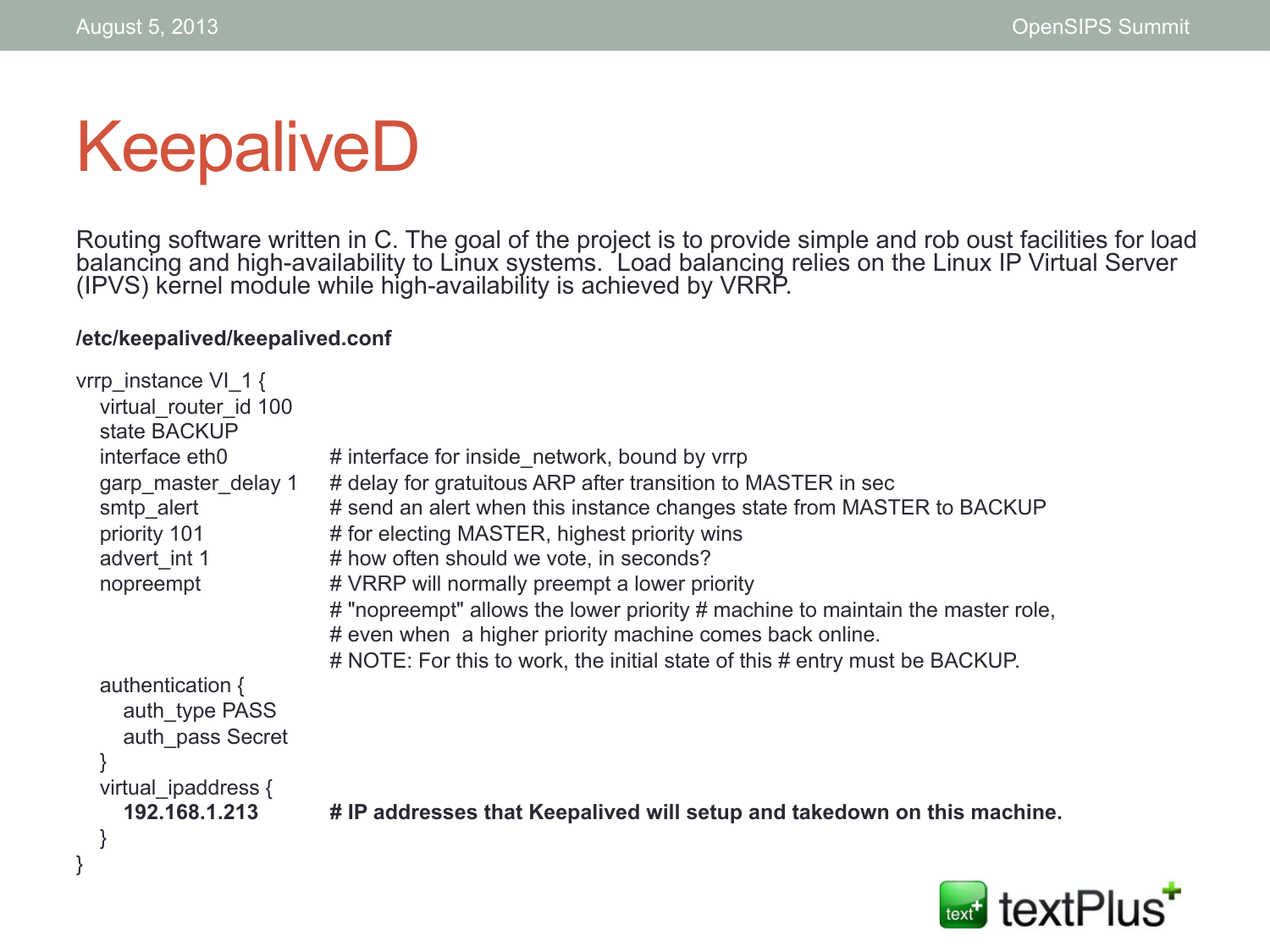#### Virtual Router Redundancy Protocol Daemon (VRRPd)

VRRPd is very easy to configure. All configuration is provided by parameters on the command line. http://sourceforge.net/projects/vrrpd/

Primary: **vrrpd -i eth0 -p 100 -n -v 1 192.168.1.213** 

Backup: **vrrpd -i eth0 -p 50 -n -v 1 192.168.1.213** 

Usage: vrrpd -i ifname -v vrid [ -M monitor ] [-s] [-a auth] [-p prio] [-nh] ipaddr

 -h : display this short inlined help -n : Dont handle the virtual mac address  $-i$  ifname  $\cdot$  the interface name to run on  $-v$  vrid : the id of the virtual server  $[1-255]$  -s : Switch the preemption mode (Enabled by default) -a auth : auth=(none)pw/hexkey)ah/hexkey) hexkey=0x[0-9a-fA-F]+ -p prio : Set the priority of this host in the virtual server (dfl: 100) -d delay : Set the advertisement interval (in sec) (dfl: 1) ipaddr/length : Should be at the end - IP address(es) of the virtual server and the length of the subnet mask - -V : display version

Supplementary Options:

- -U : (-U <file>): run <file> to become a master)
- -D : (-D <file>): run <file> to become a backup)
- -M : (-M x) Monitoring process and Network (Max 9)

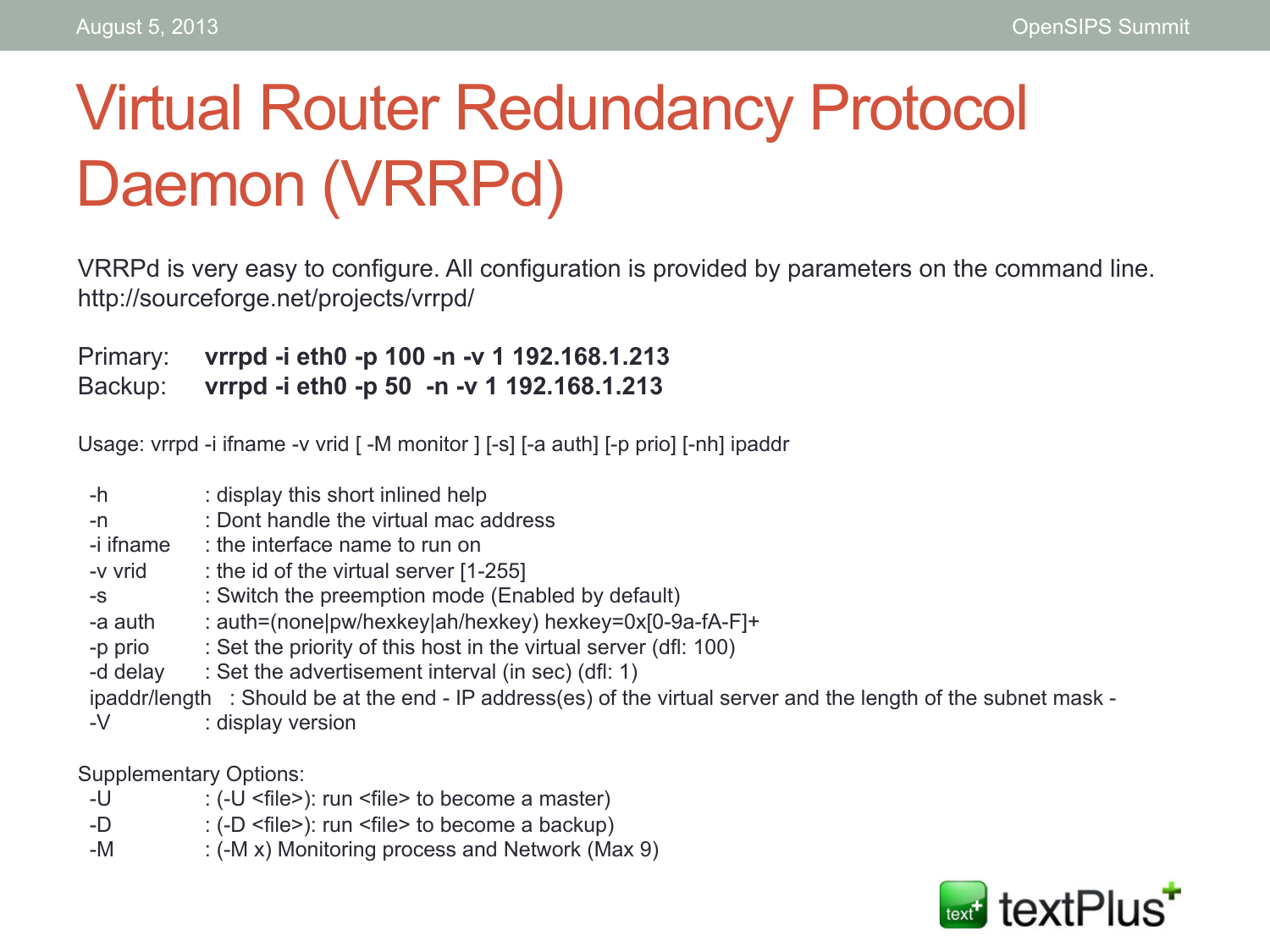# Locally run Services - Non Local Bind

- In certain situations, you may want to send packets as if they're coming from a different computer.
- Linux prevents such IP address spoofing by default, because the most well known use is as a malicious spoofing attack.
- In order to be able to bind on a IP which is not yet defined on the system, we need to enable non local binding at the kernel level.
- This setting is required by both OpenSIPS and FreeSWITCH.

# echo 1 > /proc/sys/net/ipv4/ip\_nonlocal\_bind # echo 'net.ipv4.ip\_nonlocal\_bind=1' >> /etc/sysctl.conf text textPlus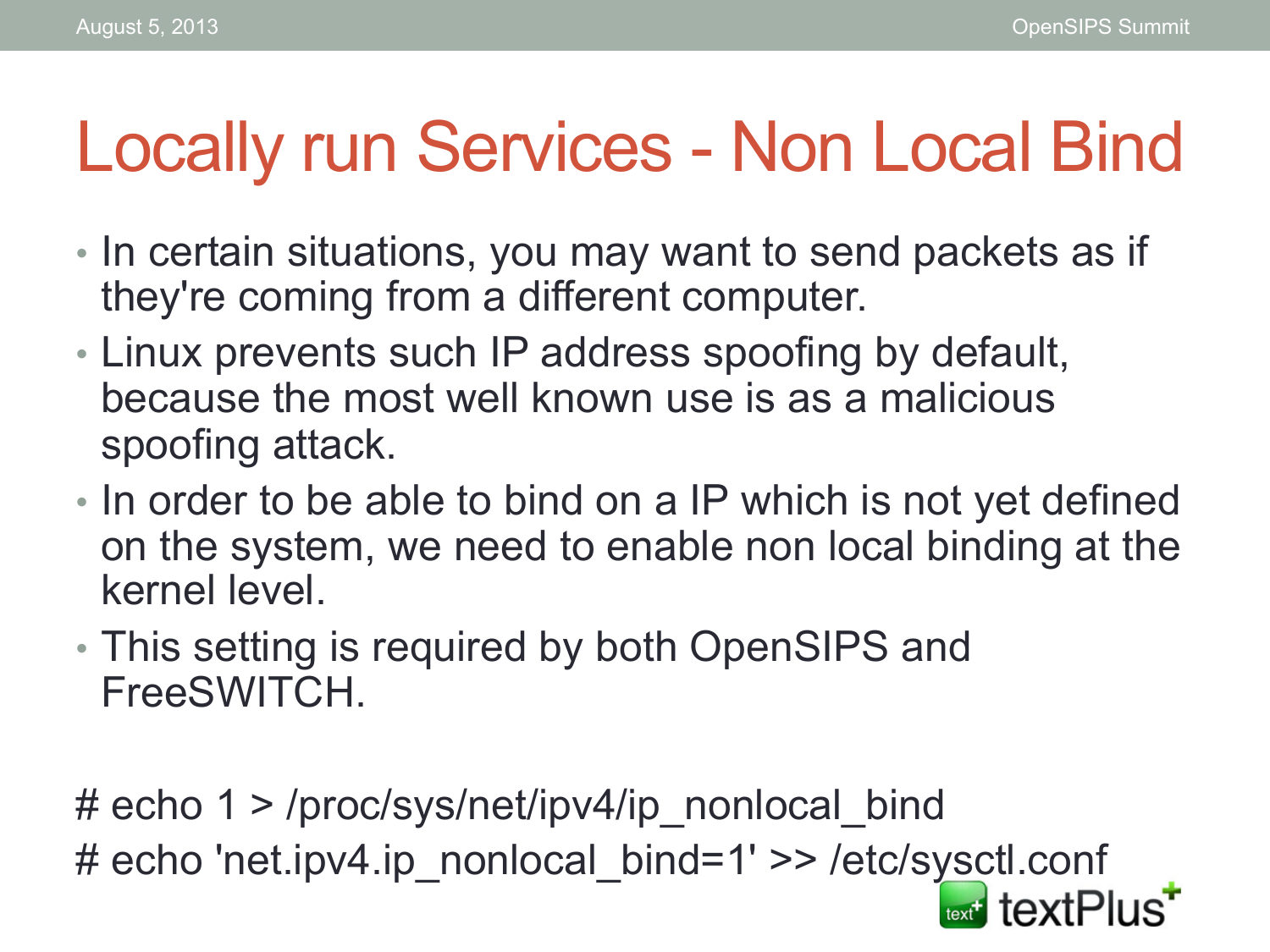# OpenSIPS Listen

OpenSIPS should listen on the floating or Virtual IP Address first

# Floating or Virtual IP listen=udp:192.168.1.213:5060 # Administrative IP listen=udp:192.168.1.211:5060

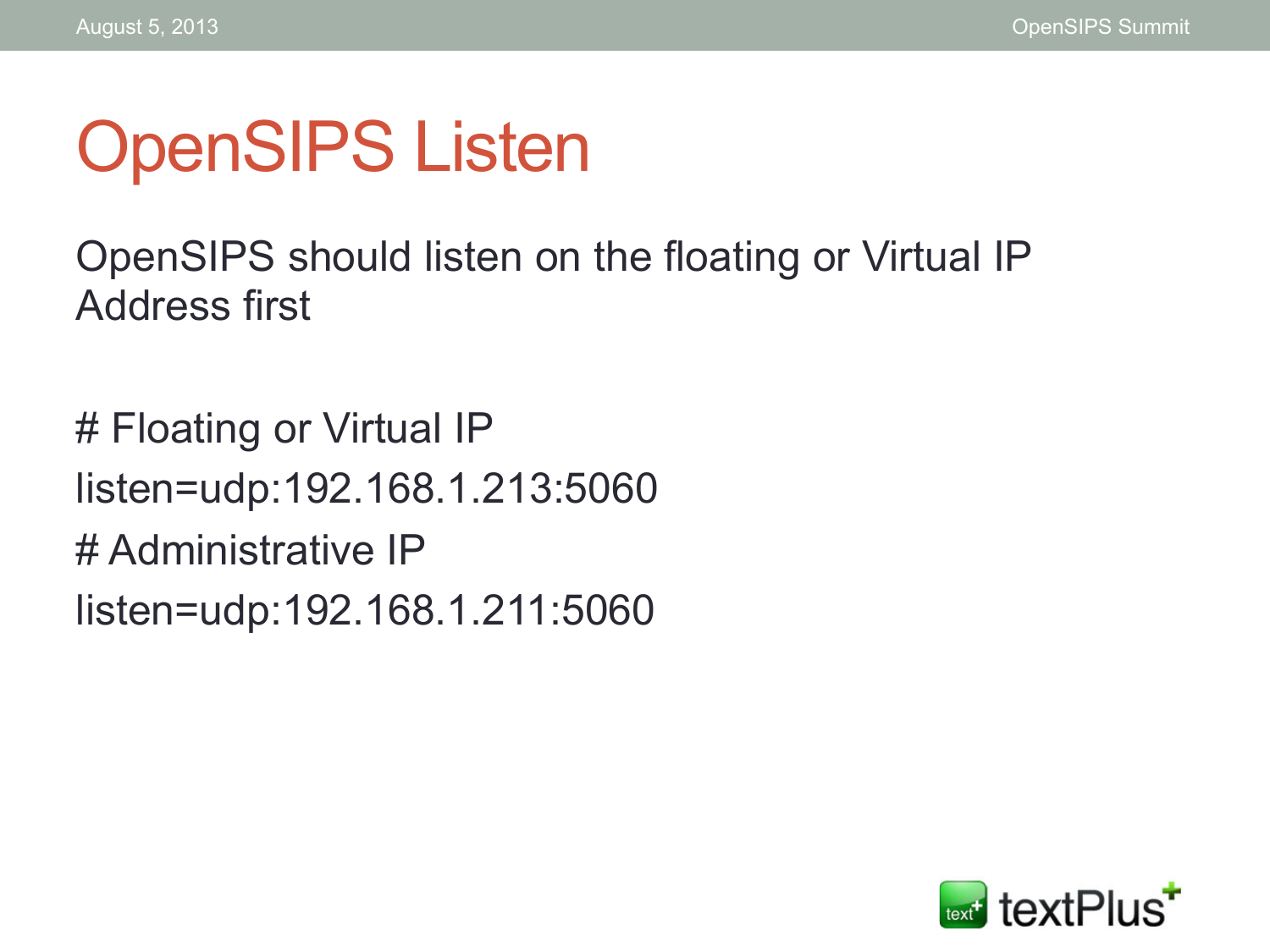# OpenSIPS Registrations

- There are two situations for handling SIP registrations
- When this instance of OpenSIPS is the master all registrations must be stored and then replicated to the backup(s)
- When this instance of OpenSIPS is a backup the registration information from the master must be stored

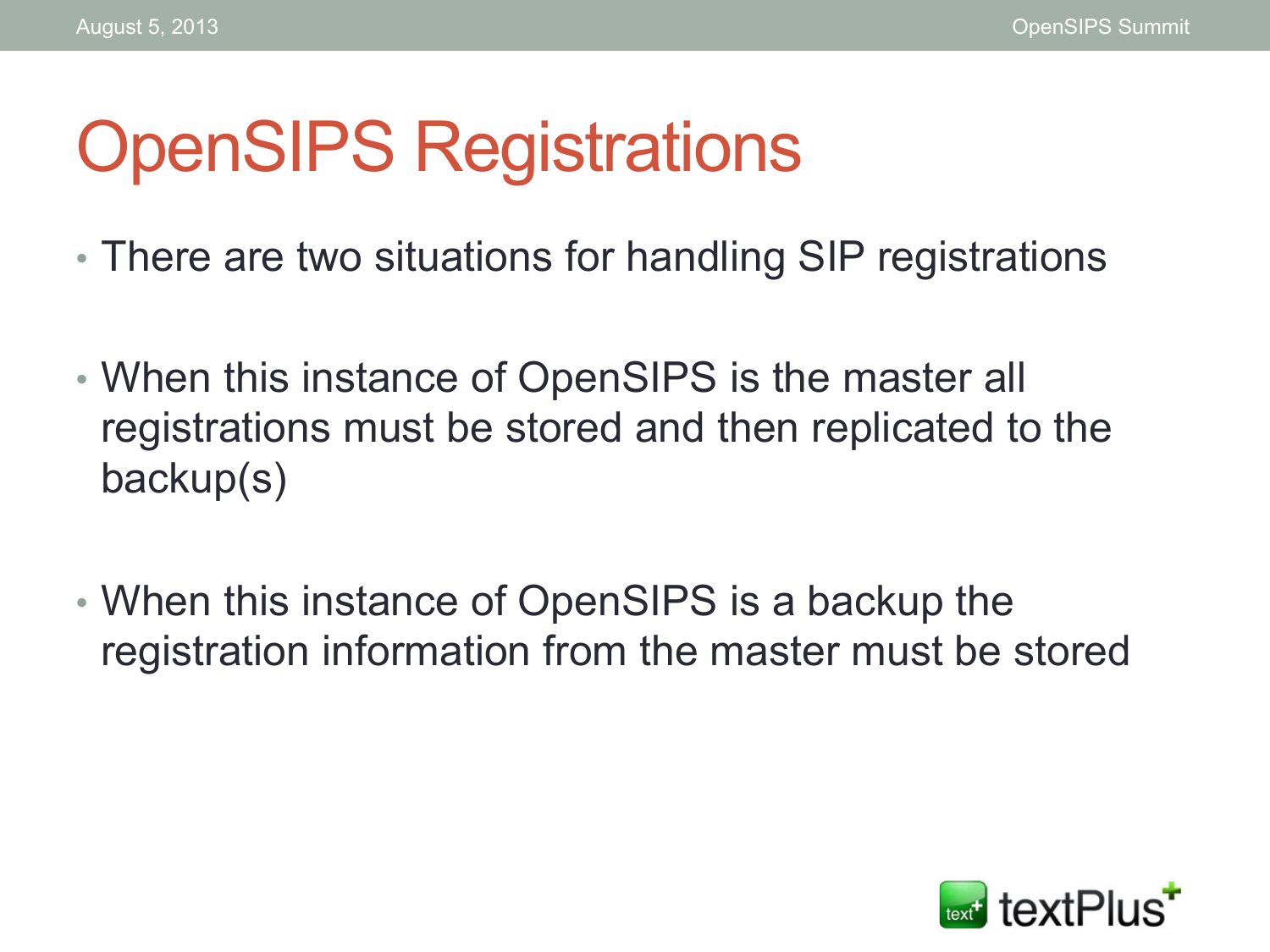…

# OpenSIPS Registrations **Backup**

modparam("registrar", "sock\_hdr\_name", "Sock-Info")

```
if (is_method("REGISTER")) {
```

```
# We are a BACKUP 
if ($si == "192.168.1.212") { 
          if (!save("location", "msE30e15")) { 
                   xlog("L_ERR", "ERROR saving replicated reg $ru") 
                  sl reply error();
          } else { 
                   xlog("L_INFO", "Saved replicated registration $ru") 
 } 
          exit; 
}
```
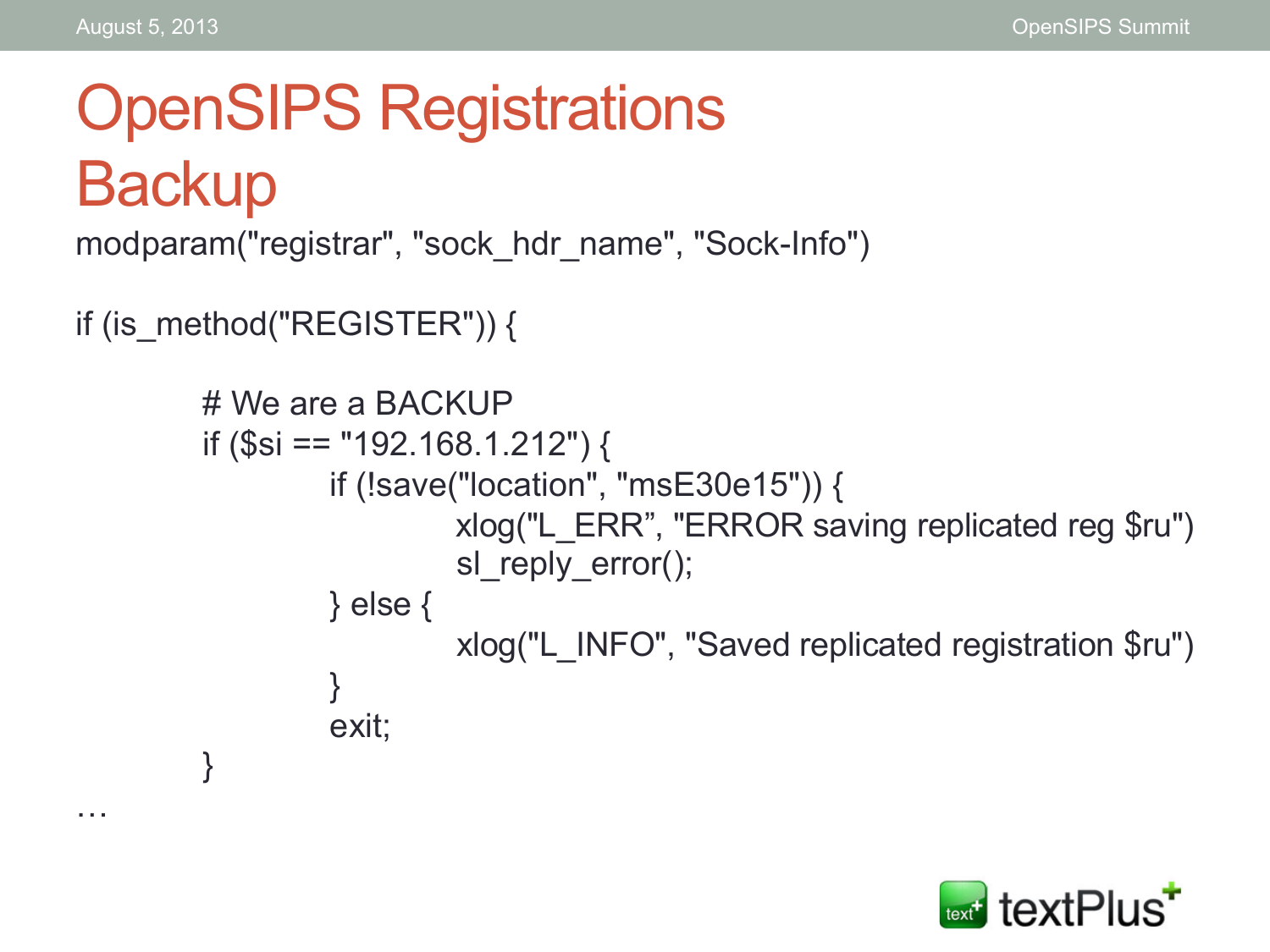}

#### OpenSIPS Registrations **Primary**

```
# We are a PRIMARY 
          if (!save("location", "E30e15")) { 
                     xlog("L_ERR", "ERROR saving registration $ru") 
                    sl reply error()
                     exit; 
          } else { 
                     xlog("L_INFO", "Saved registration $ru") 
          }
```

```
# Replicate the registration to the BACKUP 
add_sock_hdr("Sock-Info"); 
force_send_socket("192.168.1.211"); 
t_on_failure("REPLICATE_FAIL")
t_on_reply("REPLICATE_REPLY") 
t_replicate("192.168.1.212"); 
exit;
```
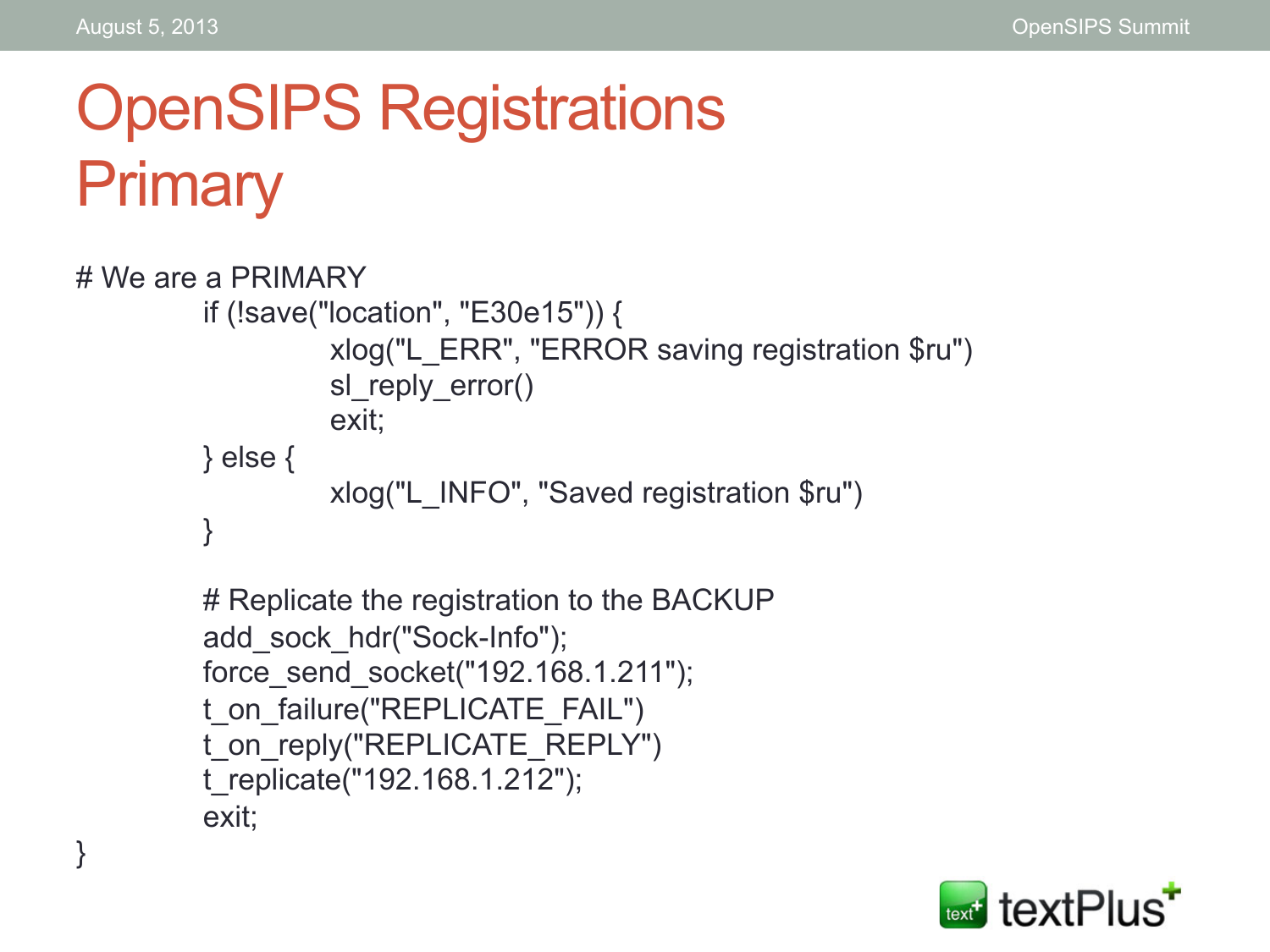#### OpenSIPS Registrations Replies and Failures

```
onreply_route[REPLICATE_REPLY] { 
        xlog("L_INFO", "Replication of registration succeeded $fu $ru"); 
}
```

```
failure_route[REPLICATE_FAIL] { 
        xlog("L_INFO", "Replication of registration failed $fu $ru"); 
}
```
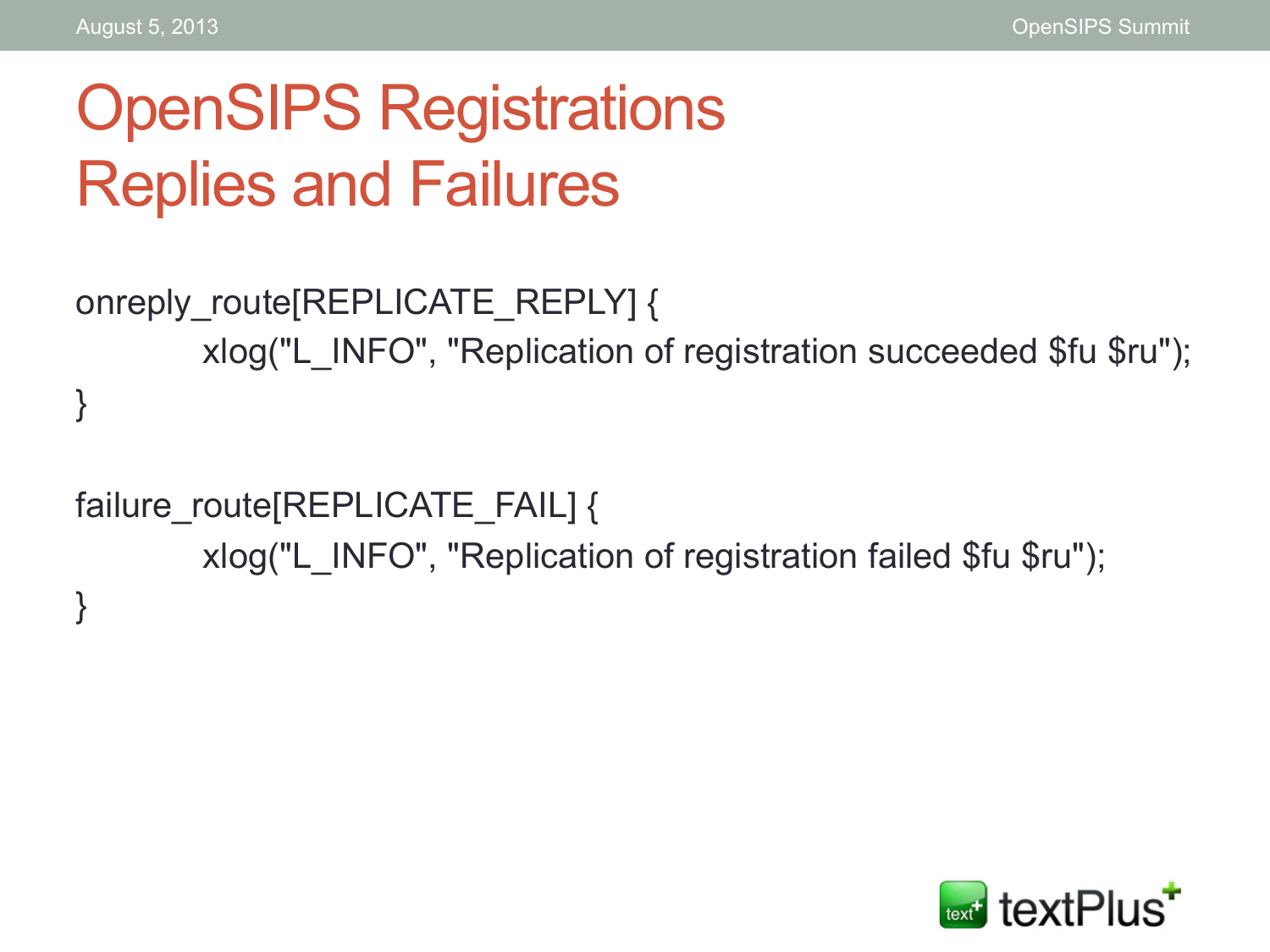#### OpenSIPS – Load Balancer

- As the name implies, it routes requests to different destinations based on load.
- OpenSIPS keeps track of the load at each destination and routes new requests to the destination with the least load.
- The load balancer can probe the destinations to determine their health.

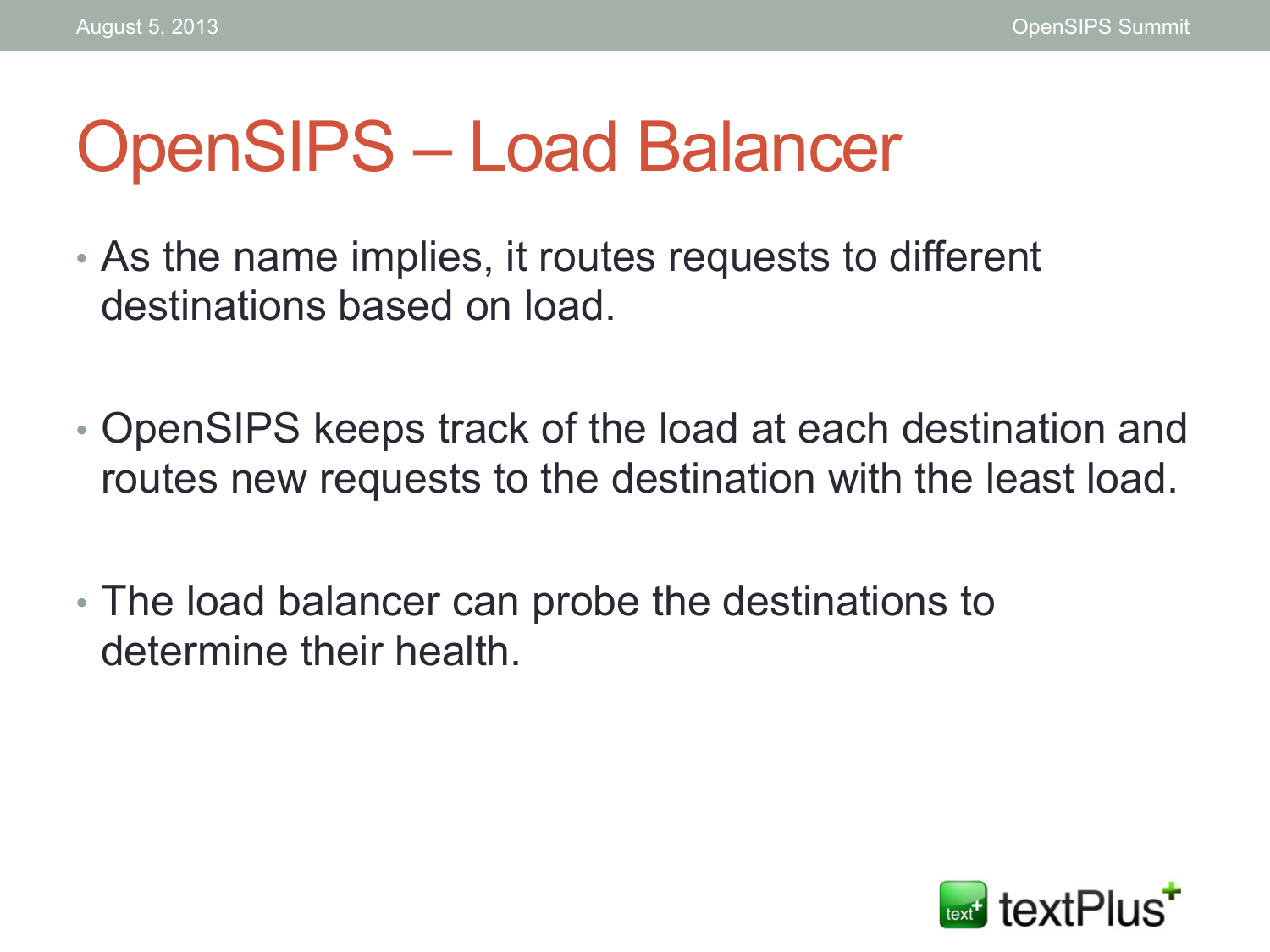#### OpenSIPS Load Balancer Destination Set

A destination is defined to the load balancer by its address (SIP URI) and a description and capacity of its resources.

Destinations are grouped into a destination set by a group id.

group\_id dst\_uri contains the cources

- 10 sip:freeswitch.ip1.com pstn=50;international=10
- 10 sip:freeswitch.ip2.com pstn=50;international=10
- 20 sip:freeswitch.ip3.com vm=25;conf=10
- 20 sip:freeswitch.ip4.com vm=25;conf=5

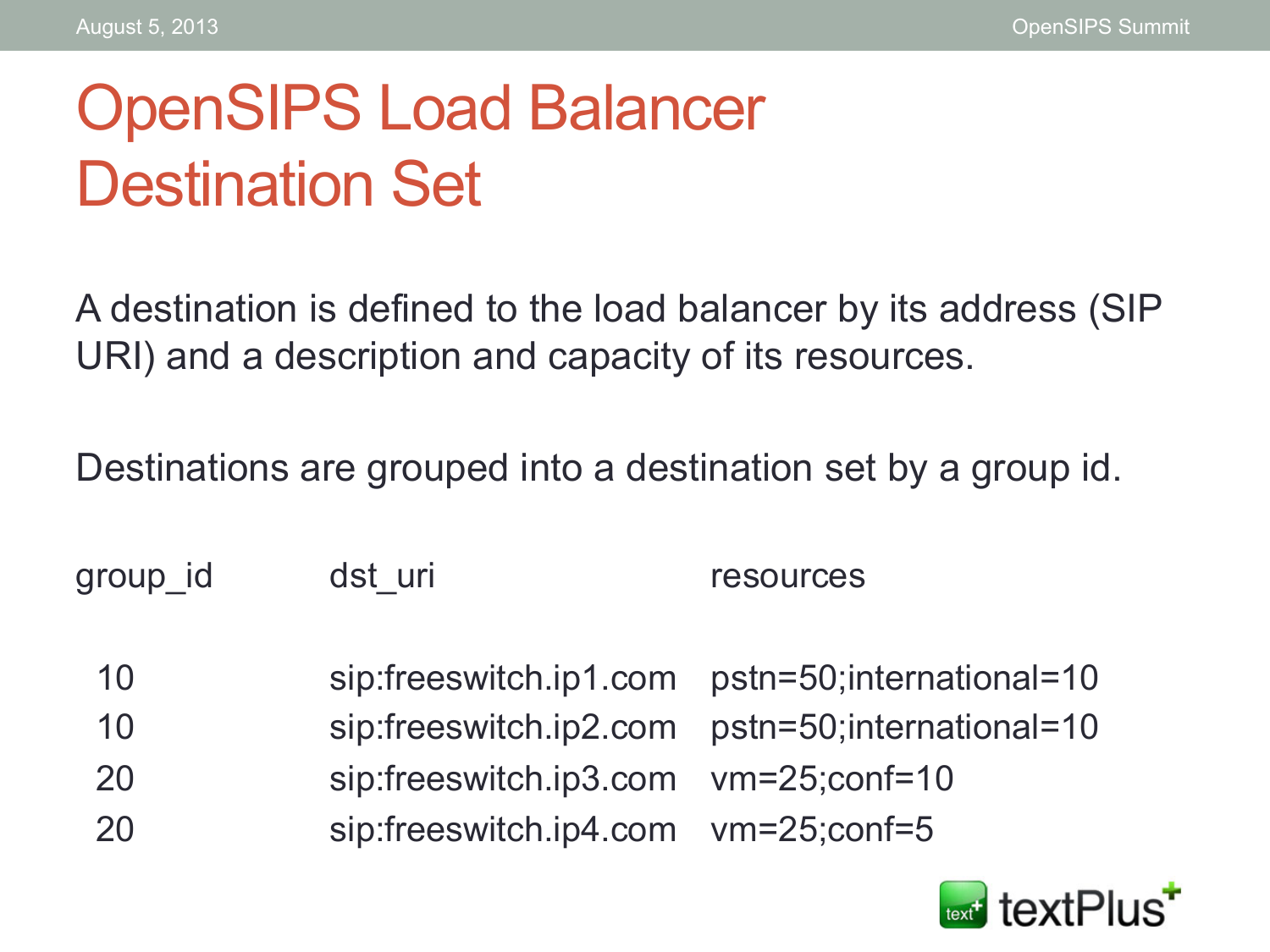#### OpenSIPS Load Balancer - Example

```
t_on_failure("PSTN_FAILURE"); 
if (!load_balance("10","pstn")) { 
            xlog("L_INFO", "PSTN servers are at capacity"); 
            sl_send_reply("500", "Service full");
            exit; 
} 
failure_route[PSTN_FAILURE] {
            if (t_check_status("(408)|(5[09][09])")) {
                         lb_disable(); # Disable the last destination used for the current call 
            } 
            if (load balance("10", "pstn")) {
                        t_on_failure("PSTN_FAILURE");
                         xlog("L_INFO", "New destination is $du"); 
                        t_relay();
            } else { 
                        t_reply("500", "Server Error");
            }
}
```
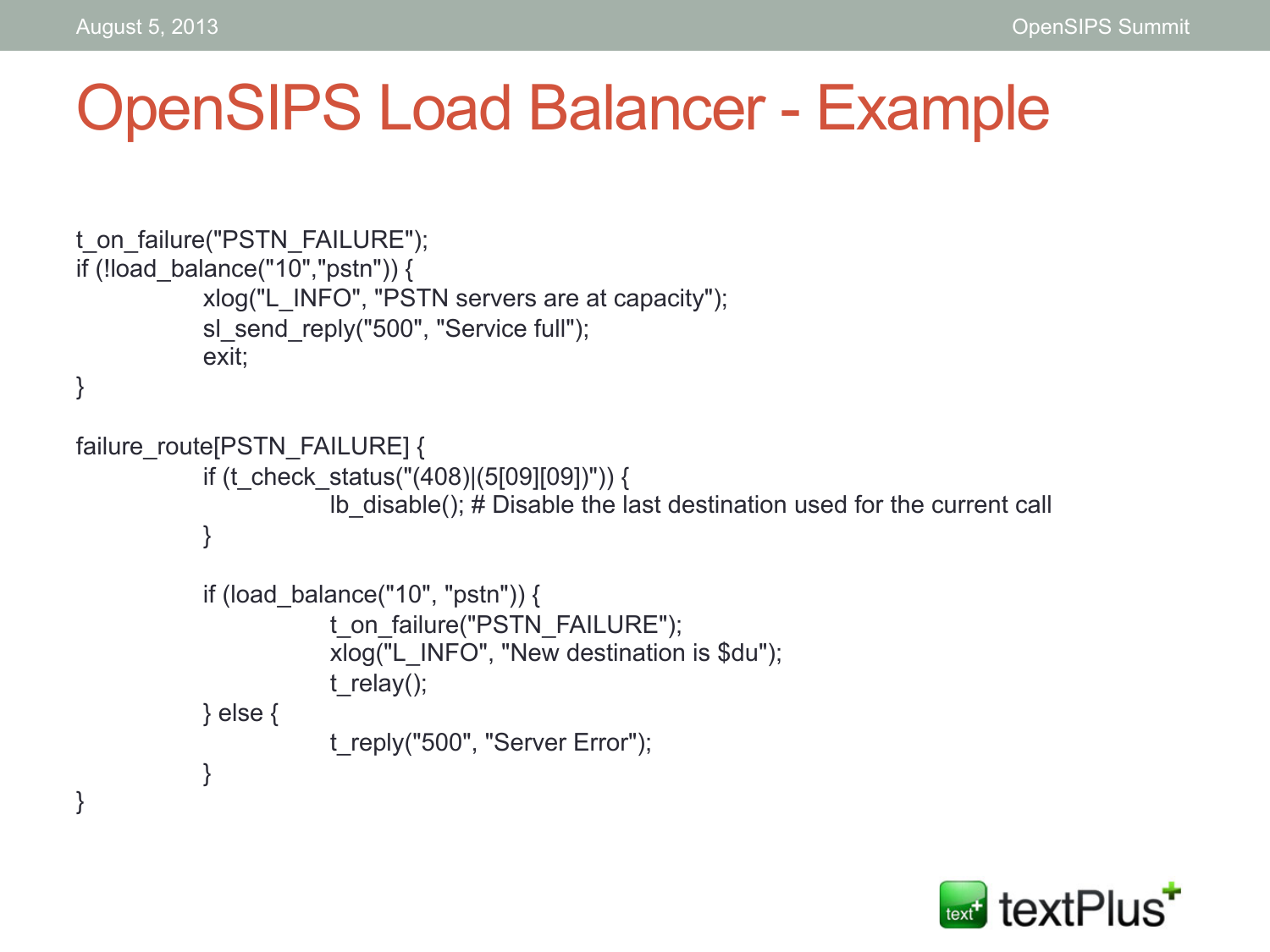# OpenSIPS Dispatcher

Computes a hash over parts of the request and selects an address from from the destination set.

Algorithms used to select a destination (not inclusive)

- 0 Hash over CallId
- 1 Hash over From URI
- 2 Hash over To URI
- 3 Hash over Request URI
- 4 Round Robin
- 5 Hash over Authorization Username
- 6 Random

#### **Destinations**

setid destination

- 10 sip:freeswitch.ip1.com
- 10 sip:freeswitch.ip2.com
- 20 sip:freeswitch.ip3.com
- 20 sip:freeswitch.ip4.com

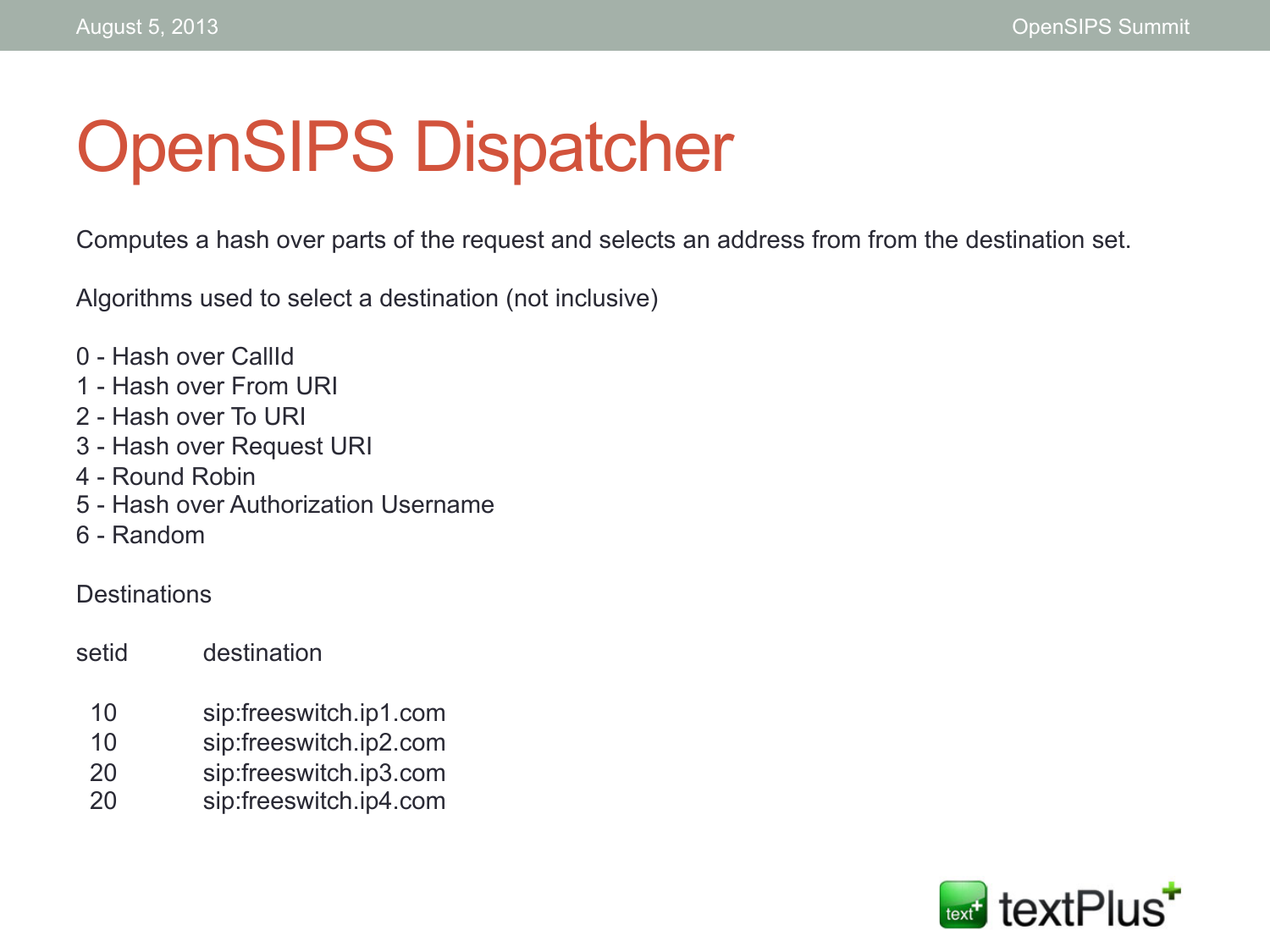}

#### OpenSIPS Dispatcher - Example

```
t_on_failure("DISPATCHER_FAILURE"); 
ds select domain("15", "0");
t_relay();
exit;
```

```
failure_route[DISPATCHER_FAILURE] {
           # If the failure was caused by a timeout put the destination into a probing state
           if (t_check_status("408")) {
                       ds_mark_dst("p"); 
           } 
           if (ds next domain()) {
                       t_on_failure("DISPATCHER_FAILURE"); 
                      t_relay();
           } else { 
                       xlog("L_INFO", "No destinations are available"); 
           }
```
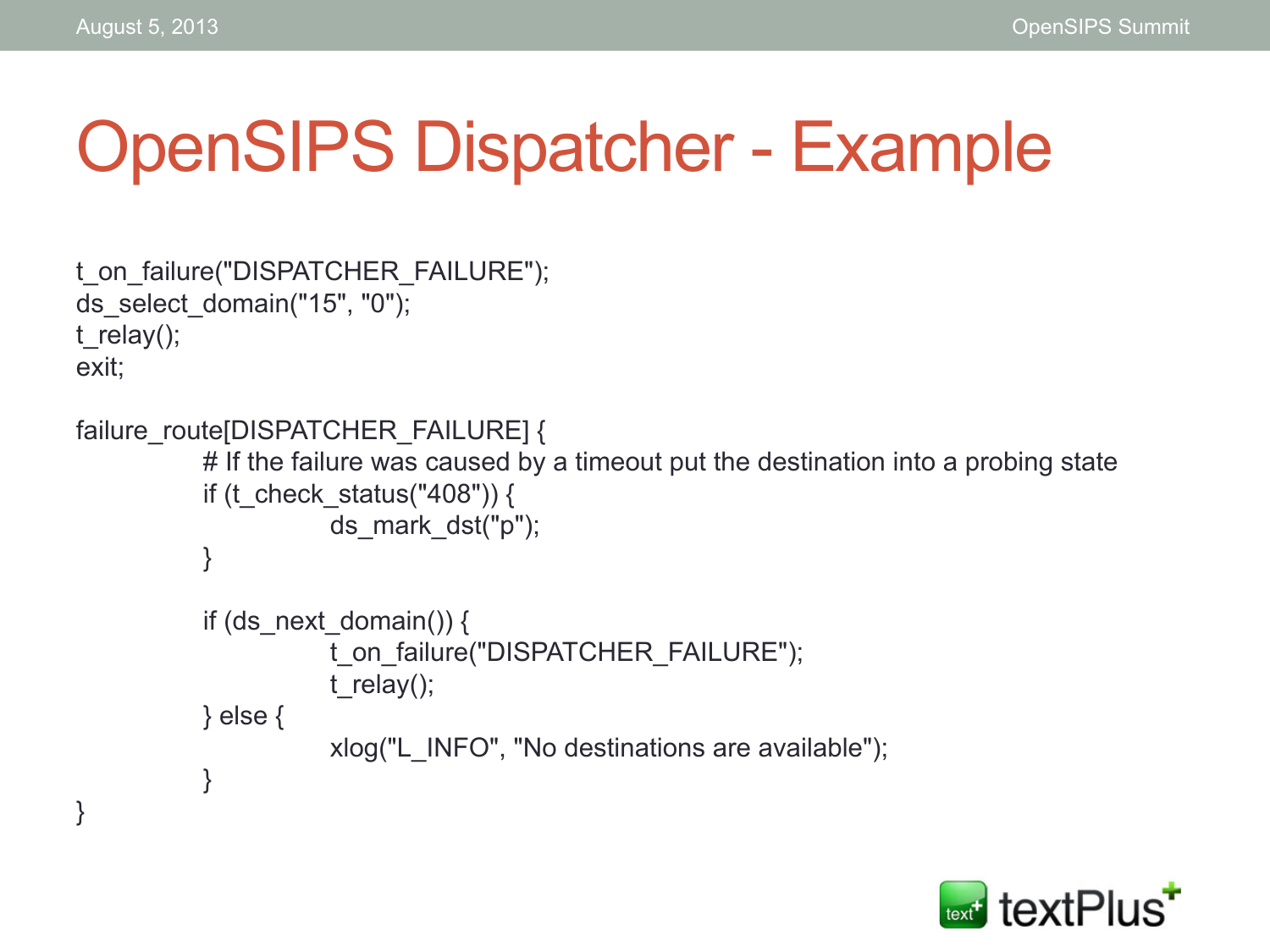# OpenSIPS – Dynamic Routing

Based on multiple criteria the best gateway/destination to be used for delivering a call.

Carriers table

| carrierid          | gwlist      |
|--------------------|-------------|
| level <sub>3</sub> | 13 01,13 02 |

verizon vz\_01,vz\_02

Gateways table

| gwid  | address    |
|-------|------------|
| 13 01 | 13.ip1.com |
| 13 02 | 13.ip2.com |
| vz 01 | vz.ip1.com |
| vz 02 | vz.ip2.com |

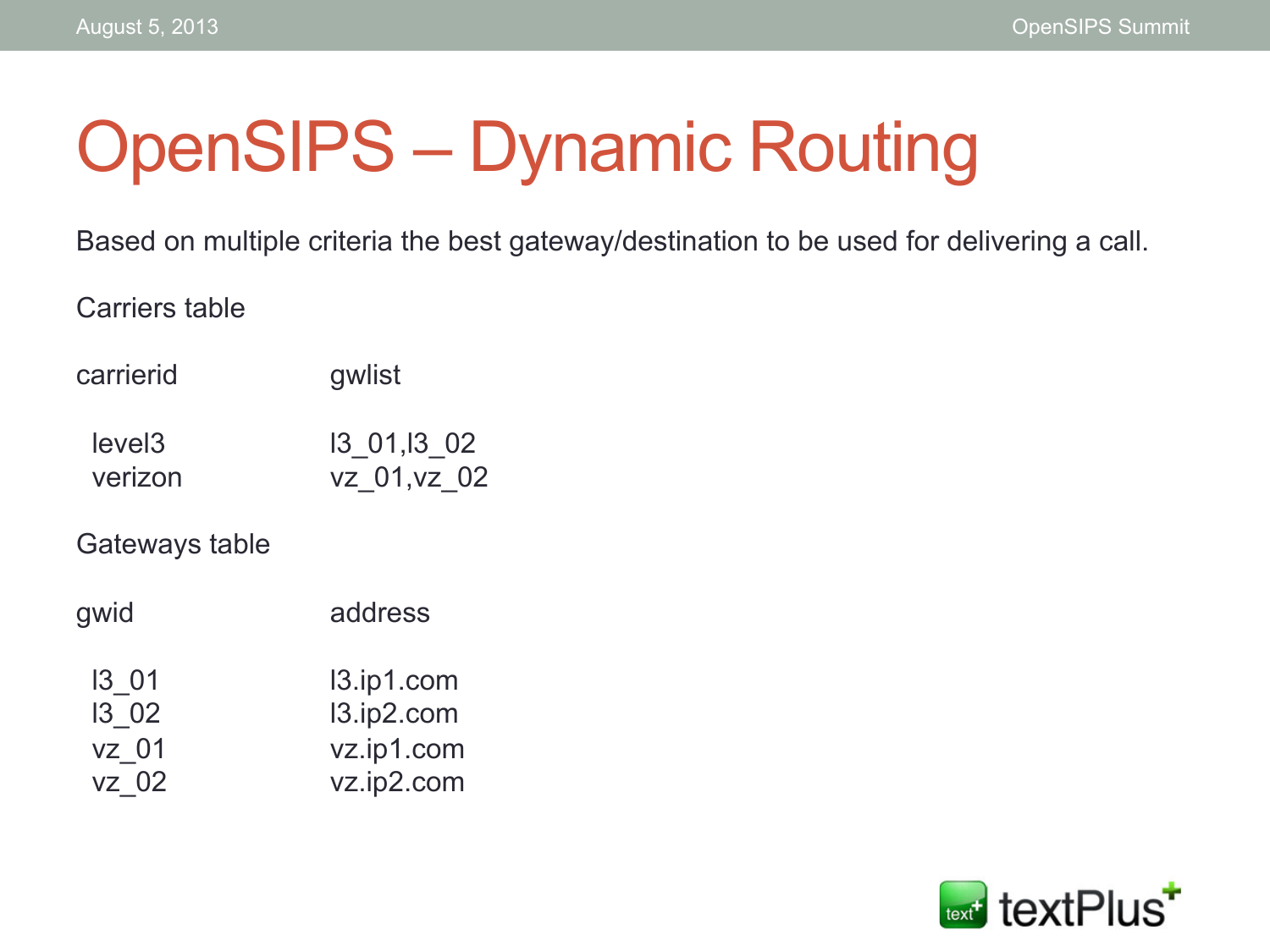#### OpenSIPS – Dynamic Routing Example

```
if (route to carrier("level3")) {
           t_on_failure("CARRIER_FAILURE"); 
           t_relay();
           exit; 
} 
failure_route[CARRIER_FAILURE] {
           # If the failure was caused by a timeout put the destination into a probing state
           if (t_check_status("(408)|(5[09][09])")) {
                      dr disable(); # Disable the last destination used for the current call
           } 
           if (use next gw()) {
                      t_on_failure("CARRIER_FAILURE");
                      t_relay();
           } else { 
                       xlog("L_INFO", "No carriers are available"); 
           } 
}
```